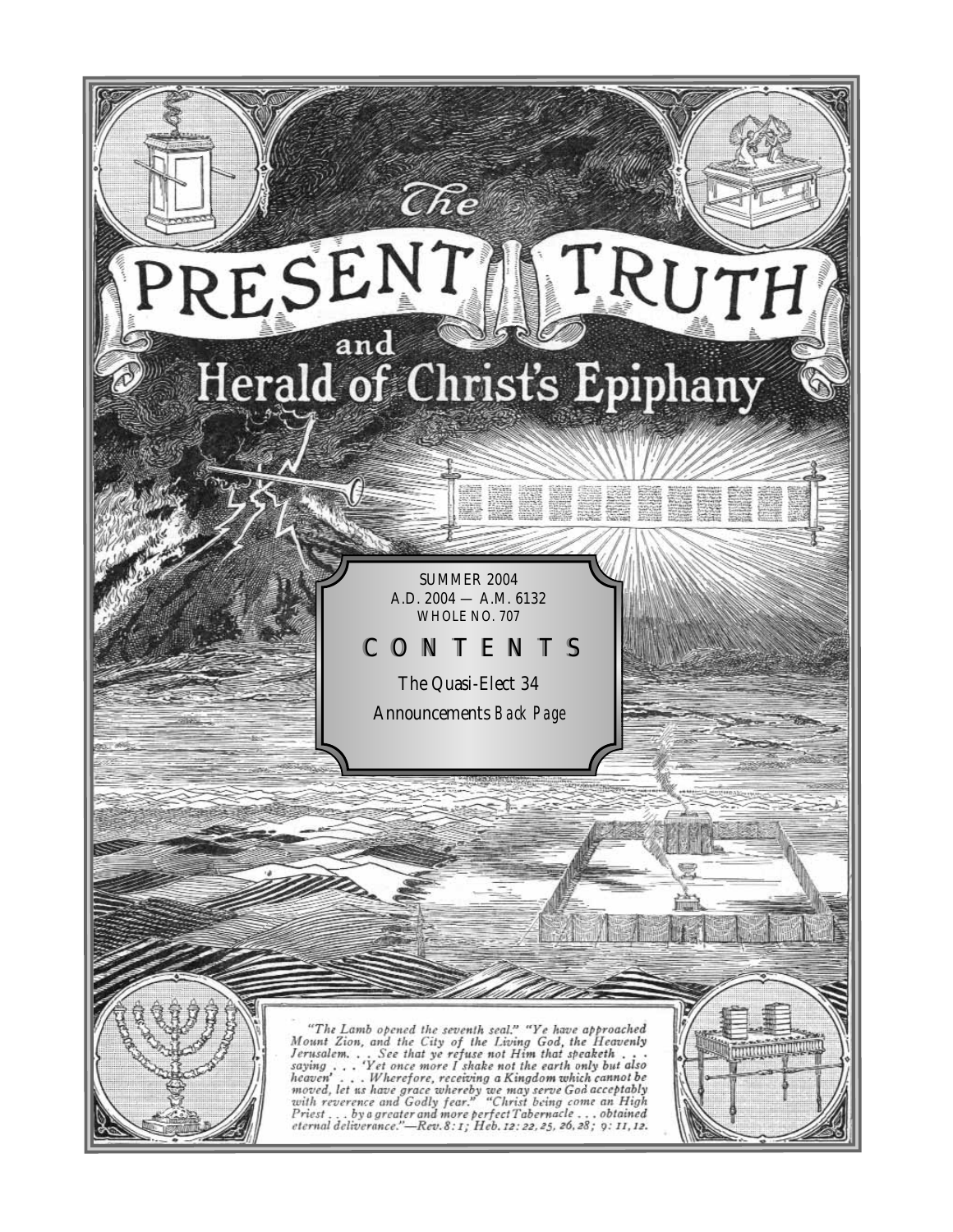# THE *QUASI*-ELECT

**BECAUSE** the subject of the *quasi*-elect is important and<br>timely as present Truth, because the Lord opened up<br>considerable light in the first extigles that appeared in The considerable light in the first articles that appeared in *The Present Truth* Nos. 416, 428 and 556, and because much interest continues to be shown in the subject, we take pleasure in republishing it here with few changes to reflect our present view. In order to understand this subject more clearly, it is important that we understand from the Scriptures, reason, and facts that since the beginning of the Time of Trouble in 1914 (*a*) we have been in the Epiphany, or Apocalypse, period of our Lord's Second Advent (see E 17, pp. 235-260; PT No. 512), (*b*) the door of entrance into the High Calling has been closed (see, *e.g.*, Amos 9: 13; Rev. 7: 1-3 and many other proofs in PT No. 515; BS Extra No. 51), (*c*) the antitypical Court of the Epiphany Tabernacle and Temple has been occupied by the Great Company and Youthful Worthies while in the flesh and is now inhabited solely by the Youthful Worthies. The Great



• The defense of the Parousia Truth, given by the Lord through "that Servant," as basic for all further development of the Truth;

• The defense of the arrangements, charter and will given by the Lord through "that Servant," as binding on controlling corporations and associations among Truth people; and for

• The exposition and defense of the unfolding Epiphany-Basileia Truth, as meat in due season for the Lord's people, as He is pleased to provide it.

Company has finished its course and has now received the spirit nature (Rev. 7: 1-14). The Youthful Worthies, as the last elect class, has been in the process of development since their inception in 1878 (see E 4, *The Epiphany's Elect,* pp. 372-376; PT No. 519). Also, we should keep in mind that (*d*) the Epiphany, or Apocalypse, as a period continues since Oct. 1954 (see PT No. 512), though in the restricted (40-year) sense it ended at that time — a marked date in God's plan (shown from Lev. 12; Matt. 25: 1-12; John 9: 4; 11: 9, Moses' second stay in the mountain, etc; comp. P '72, p. 69), when also the Youthful Worthy call ended for new consecrators (E 10, p. 114). While we understand that much work toward developing the Epiphany Camp — which consists of *quasi*elect individuals (E 10, pp. 209, 672) — was done during the Epiphany in the restricted sense, and even by Bro. Russell and others in the Parousia (see, *e.g.*, E 14, p. 266), we understand also that since Oct. 1954 the development of the Epiphany Camp has entered a marked new stage of development. (Copies of all magazine issues and Epiphany volumes mentioned herein are available and will gladly be sent on request.)

(2) In P '54, pp. 41, 42, '69, pp. 53-55 ("The Queen of Sheba — Type and Antitype"), the Consecrated Epiphany Campers, the highest class among the *quasi*-elect, were set forth. It was shown there that the full number of the elect was to be complete in its membership (though not in its final development) by Oct. 1954, after which those who consecrate would not thereby gain a standing among the elect in the Epiphany Court, as formerly was the case; instead, they would thereby gain the highest standing in the Epiphany Camp among the *quasi*-elect. The *quasi*-elect, especially those among them who consecrate before restitution begins and thus attain the highest standing in the Epiphany Camp as Consecrated Epiphany Campers, will be coming more and more to the fore as time progresses beyond Oct. 1954. These facts have aroused, and will continue to arouse, many pertinent questions; hence we believe that a study on the *quasi*-elect and their place in God's plan pre-Millennially, Millennially, and post-Millennially, and some related items, will be timely and profitable for all. Epiphany-enlightened brethren especially should seek to learn well the details connected with this subject.

(3) It is well, if possible, to designate Biblical ideas, including classes of God's people, by terms found in the Bible. However, sometimes we are compelled to identify teachings found in the Scriptures by terms not found there as such, in order to distinguish clearly and Scripturally between different phases of a subject, *e.g.*, *tentative* and *vitalized* justification, or between classes, *e.g.*, Ancient Worthies and Youthful Worthies. The Millennial-Age designation given in the Scriptures for the class of which we now treat is "sons" (Joel 2: 28; Isa. 60: 4). But others also, *e.g.*, angels (Gen. 6: 2, 4; Job 1: 6; 2: 1) and the Little Flock (2 Cor. 6: 18; 1 John 3: 1, 2), are called "sons"; therefore if we are to distinguish clearly between various classes of "sons," we cannot call any one of them "sons," without using additional words for clarification. For this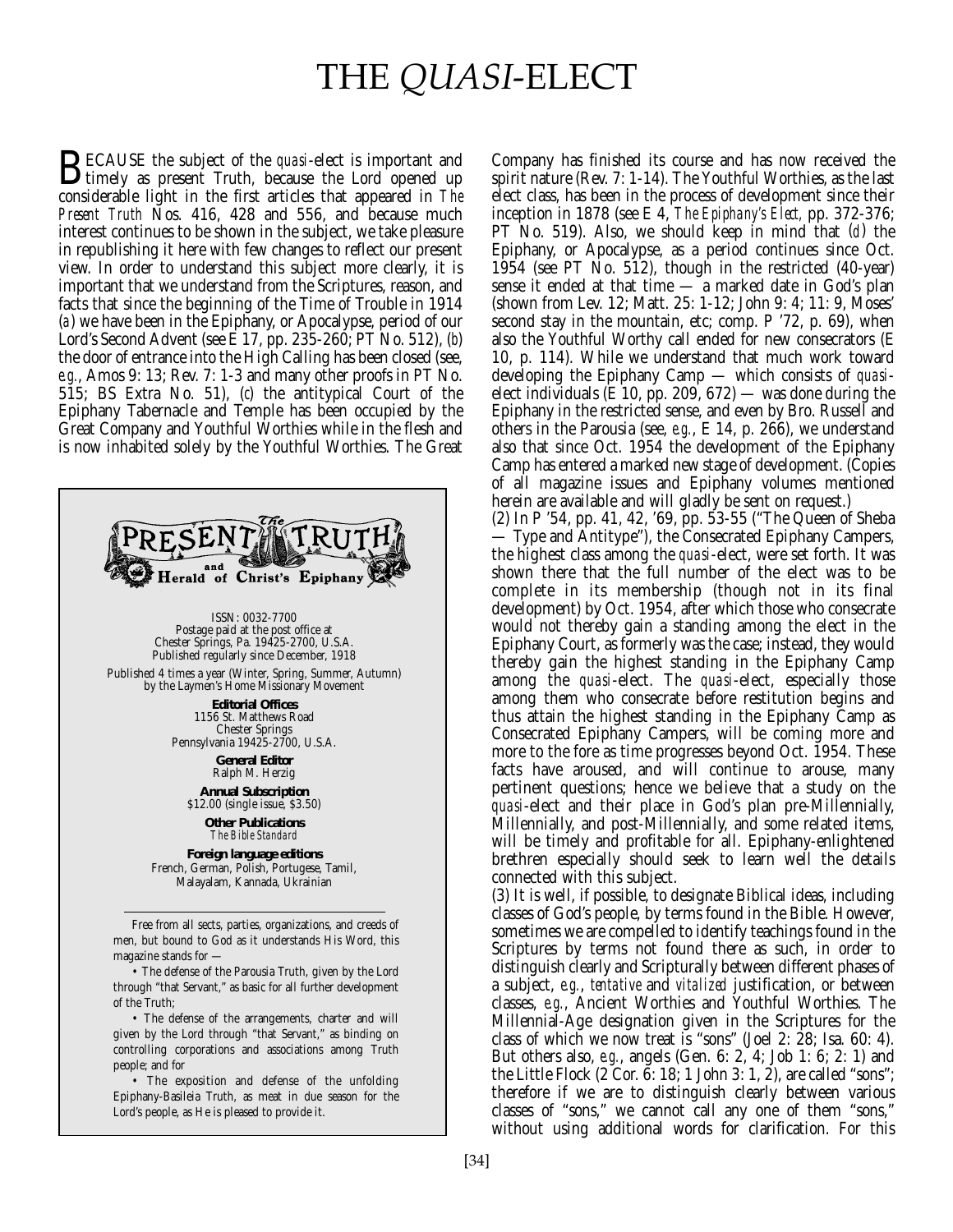reason, and also because it more nearly describes them, we follow Bro. Johnson's lead in designating the class who will be the Millennial-Age "sons" as the "*quasi*-elect."

(4) The Latin prefix *quasi* means *as if;* it conveys the thought of *almost, seemingly*, but not *actually* so. In the widest sense, we use the term *quasi*-elect to designate all those believers of "the periods prior to the Millennium" (P '26, p. 118, col. 2, bottom), from Adam's day onward, who have become *as if, almost,* or *seemingly* of the elect, yet have not *actually* become of the elect. Generally, however, we consider this class as it has existed in the Jewish and Gospel Ages, including our day and onward until the Epiphany Camp merges into the Millennial Camp (P '55, p. 13). In this sense we will note some descriptions of this class, in three general groups with indications of their standing before God.

#### **THREE GENERAL GROUPS OF** *QUASI***-ELECT**

(5) The first of these three general groups of the *quasi*-elect is made up of those Jews who during the Jewish and Gospel Ages in faith and practice have come into harmony with the Abrahamic and Mosaic Covenants, and have remained faithful therein, though not consecrating. These thereby have attained a greater degree of harmony with truth and righteousness than the rest of the world of mankind, which will be an advantage to them in the times of restitution (Rom. 3: 1, 2).

(6) The second general group of the *quasi*-elect consists of those Gentiles (and some Jews) who throughout the Gospel Age, including our day, while not consecrating, have repented of their sins and accepted Jesus as their Savior and have remained faithful to the Ransom and to righteousness. Thus they have received the grace of God in tentative justification, with its attendant blessings of "peace with God," which is intended to be a stepping-stone to "the [higher] grace wherein we stand" (Rom. 5: 1, 2), *i.e.*, the still greater privileges and blessings of consecration. They have attained a good degree of harmony with the principles of truth and righteousness, and have applied themselves at least measurably to the study and spread of God's Word. They are *as if, almost,* or *seemingly* of the elect, yet are not *actually* so, seeing that they do not take the further step of consecration, giving up their own wills selfward and worldward, and accepting God's will as their own. Because they do not use the tentative justification they have received as a stepping-stone to consecration, they receive this grace of God in vain (2 Cor. 6: 1). However, because such individuals remain loyal to the Ransom and righteousness, even though they do not consecrate in pre-restitution times, the possession of whatever degree of harmony with truth and righteousness they have attained in this life will give them an advantage over others in the times of restitution (Z 5164, par. 4).

(7) The third of these general groups of the *quasi*-elect is the Consecrated Epiphany Campers, who consecrate and are faithful *prior* to the opening of the Highway of Holiness, but *after* Sept. 16, 1954, hence too late to be of the elect. These must attain to a much greater degree of harmony with truth and righteousness in this life than do either of the two unconsecrated groups mentioned. Also, they must attain to a good degree of holiness.

(8) These three general groups constitute the *quasi*-elect, the "sons," who, because of their pre-restitution development and training, will be fitted for, and will be given the privilege of being "the chief helpers of the Ancient and Youthful Worthies in ministering to the world the Millennial truths (Psa. 107: 21, 22)" (P '41, p. 50, col. 1, bottom).

(9) The Scriptures picture the *quasi*-elect in a variety of ways, often in the same connection with the elect, though not being of the elect, of which there are only four classes: the Little Flock, the Great Company, the Ancient Worthies and the Youthful Worthies (see E 4, pp. 320-325). We will now set forth some pertinent Scriptures and related thoughts.

#### **THE RESTITUTION "SONS"**

(10) Joel 2: 28, 29 (comp. Acts 2: 17, 18): The servants here represent the Little Flock; the handmaids, the Great Company; the old men, the Ancient Worthies; the young men, the Youthful Worthies; the sons, the *quasi*-elect, and the daughters, the non-elect (see E 17, pp. 31-49; P '72, p. 34). (11) Isa. 60: 4: Here also the "sons" of the Millennial Christ, the *quasi*-elect, are set forth, while the non-elect are represented by the "daughters"; thus here again the superiority of the *quasi*-elect over the non-elect is pictured, from the standpoint of the superiority of sons to daughters in oriental lands, and of sons being stronger than daughters. Furthermore, this superiority seems to be shown in this passage by the daughters being nursing babes ("thy daughters shall be nursed at thy side"), comparatively undeveloped and immature, "such as have need of milk, and not of strong meat" (Heb. 5: 12-14; 1 Pet. 2: 2). In Isa. 60: 9 the Millennial sons of the Christ are mentioned again, especially the Jewish part. Here Britain's ("the isles") instrumentality in helping Israel return to Palestine, especially at the close of World War, Phase I, is prophesied. Then in v. 13 the four elect classes are described: "The glory of Lebanon [Lebanon means *white*, and its evergreen trees, the glory of Lebanon, represent the righteous as *antitypical Levites,* Psa. 92: 12, 13] shall come unto thee [the antitypical Levites will be brought to Christ and the Church, Num. 3: 6-9], the fir tree [the Ancient Worthies], the pine [the Great Company] and the box [the Youthful Worthies] together [rendering a co-operative service], to beautify the place of my sanctuary [a Levitical work, Num. 3: 6-9]."

#### **THE CLEAN ANIMALS IN NOAH'S ARK**

(12) Gen. 7: 7-24: We are assisted in understanding this passage by 1 Pet. 3: 20, 21, which shows that the eight in Noah's Ark type the consecrated. The Ark pictures the Abrahamic Covenant, the embodiment of God's counsel, whose central feature is the Seed of Abraham, The Christ (A 318), whose replenishing and reorganizing power will bless all the nations of the earth (Gal. 3: 8, 16, 29). According to the Scriptures, there are four elect classes who in this life, in their consecration to God, obtain a good report through faith in the Abrahamic Covenant. We understand that these four elect classes are typed by the four human pairs who went into the Ark. Noah undoubtedly types our Lord, who is the Heir of the righteousness which comes to us by faith (Heb. 11:  $7 -$  the words translated "moved with fear" in this verse might better be rendered "being piously disposed"). Noah and his wife would therefore represent Jesus, the Head, and the Church, His Body; and in this connection Shem and his wife apparently represent respectively the leaders and the rest of the Ancient Worthies; Japheth and his wife, the leaders and the rest of the Great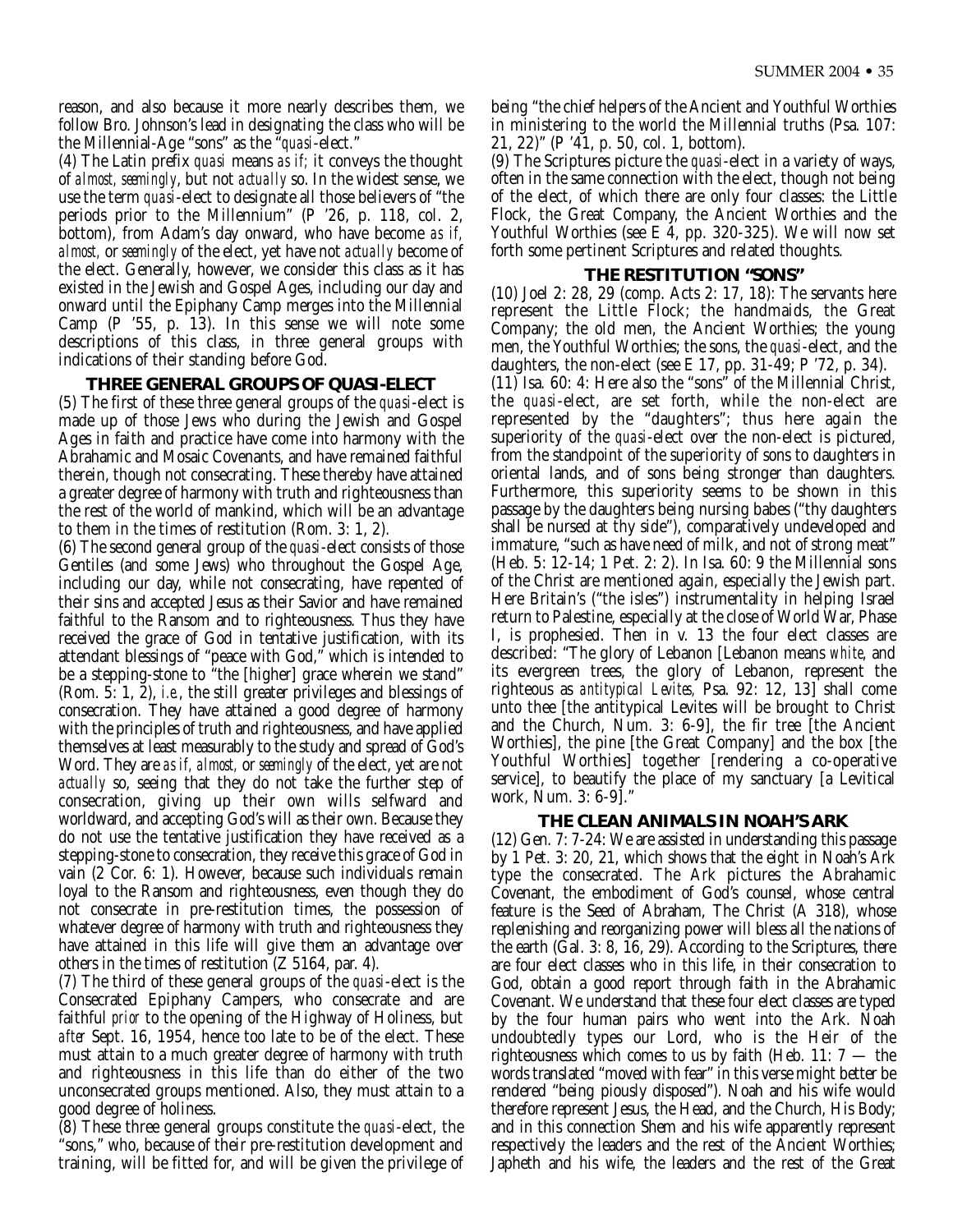Company; and Ham and his wife, the leaders and the rest of the Youthful Worthies.

(13) But animals also were saved in the Ark — at least one pair of every clean and unclean kind. These animals type the *quasi*-elect and the non-elect who will ultimately be saved: the clean animals type the *quasi*-elect, who will be saved Millennially, *i.e.*, the Consecrated Epiphany Campers, the Abrahamic and Mosaic Covenants' believing and justicepracticing Jews, as typically clean, and the Ransom-believing and justice-practicing tentatively justified, as tentatively clean; the unclean animals represent those of the non-elect who will be saved; those perishing in the Flood represent from one viewpoint those who have perished under the Adamic curse, and from another viewpoint, the movements and systems of Satan's empire and the Second Death class. The animals were placed in the Ark to type that anticipatorily the *quasi*-elect and the non-elect who will be saved would be included in the Abrahamic Covenant. As the Ark in the type was the means of rescue from the Flood, so God's eternal purpose — the Abrahamic Covenant — is, for all who are in it, the means of safety from destruction. The clean and unclean animals quite evidently occupied altogether different positions in the Ark from those of Noah and his family; so in the antitype the *quasi*-elect, on the one hand, and the nonelect who will be saved, on the other hand, are quite differently related to the Abrahamic Covenant from antitypical Noah and His family — the four elect classes.

(14) The view we have set forth in the two preceding paragraphs, namely, that the Ark types the Abrahamic Covenant, with The Christ as its central feature, that Noah and his wife and his three sons and their wives represent the four elect classes, and that the clean and unclean animals in the Ark picture respectively the *quasi*-elect and the non-elect, is seen to be Scriptural, reasonable, and factual. It stands in marked contrast to other views which have been circulated among Truth people, such as the sectarian view which the "Jehovah's Witnesses" leaders have sought to further, namely, that their organization is the antitypical Ark, the only means of safety from destruction. Nor have they been able to give any satisfactory explanation of what is represented by Noah and his wife and his three sons and their wives.

#### **TYPED IN ABRAHAM'S BROTHER NAHOR**

(15) Gen. 11: 27-32: We believe that Terah at Haran represents the whole class of the Gospel-Age tentatively justified, and his sons Nahor and Haran represent the two classes of the Gospel-Age tentatively justified who do not consecrate: (1) the measurably faithful (*quasi*-elect ones), who continue loyally to believe in Christ and to practice righteousness, and who Millennially will be rewarded like the loyal Covenant-believing Jews, and (2) the unfaithful of these, who turn back into sin, and who Millennially will be treated like the unbelieving Jews and Gentiles. Abraham in this connection represents those tentatively-justified ones who eventually consecrated and became members of the Little Flock. Abraham's stay at Haran represents their stay in tentative justification before progressing on to consecration; his journey to and entering of Canaan (Gen. 12: 4, 5), after which the promise became his, represent their progress toward and attainment of consecration, vitalized justification, and spirit-begettal, at which time the promises became theirs. Lot in this connection types those who eventually will be of the Great Company; for he took all the steps that Abraham took, including entering Canaan, where, however, he left Abraham (the Little Flock) and cleaved to Sodom (the nominal church).

#### **THE ANTITYPICAL TURTLEDOVE AND YOUNG PIGEON OF ABRAHAM'S SACRIFICE**

(16) Gen. 15: 7-21: this passage is discussed in detail in E 5, pp. 162-164 (comp. P '39, pp. 100, bottom, 101). We understand that the turtledove and the young pigeon that Abraham sacrificed according to God's specification (vs. 9, 10) represent two classes of the *quasi*-elect, even as Bro. Johnson indicates (p. 164): "It will be noticed that three animals and two birds were used for sacrifices by Abraham (Gen. 15: 9). They seem to represent the five classes that would be more or less separated to the Lord from the time of the [Abrahamic] Covenant  $-$  2045 B.C.  $-$  until the last one of the Little Flock would be sealed in the forehead [April 18 (Passover), 1916; E 5, p. 162]. The heifer (T 105-112) seems to represent the Ancient Worthies and Youthful Worthies (these two classes are sometimes coupled together as one class in some types, *e.g.*, Jokshan, Elisha and the half tribe of Manasseh east of the Jordan); the she goat, the Great Company ['considered *as such,* and not as at first individually aspiring to the crown' — P '39, p. 101]; the ram, the Christ; the turtledove, those of fleshly Israel who have measurably held to the Abrahamic promises and to the Mosaic Covenant; and the pigeon, those of the tentatively justified who have remained loyal to the Ransom and to righteousness. The cleaving of the animals seems to represent the entire consecration and death ('a good report through faith') of the classes typed by them; and the birds left undivided seem to suggest the incomplete consecration (not 'a good report through faith') of fleshly Israel and the tentatively justified. The sign given to Abraham in the transaction, while concentrated in the sacrifice of the entire Christ — the highest class of sufferers for righteousness — included all the classes of Abraham's seed that have suffered more or less because of their faith in some or in all of the promises made to Abraham." Accordingly, Abraham's sacrifices in Gen. 15: 7-21 seem to show clearly all the classes of Abraham's seed which were more or less separated to the Lord from 2045 B.C. to Passover 1916: the animals, which were divided, picturing the four elect classes, which consecrated, and the birds, which were not divided, picturing the two *quasi*-elect classes which did not consecrate — the loyal Covenant-believing Jews and loyal Ransombelieving and justice-practicing tentatively justified. Since this picture pertains up to April 18, 1916 only, and since new consecrators were at that time (and even until Sept. 16, 1954) still being accepted as prospective members of the fourth elect class — the Youthful Worthies, there were in 1916 and prior thereto no consecrated ones among the *quasi*-elect. Hence the Consecrated Epiphany Campers *as such* are not included in this picture.

#### **THE FIFTH ORDER OF ABRAHAM'S SEED**

(17) Gen. 22: 16-18: Here is set forth the Oathbound Covenant, which is the heart of the gospel (Rom. 4: 16; Gal. 3: 6-9). It elaborates the first promise of the all-embracing Abrahamic Covenant (Gen. 12: 2, 3), namely, "I will make of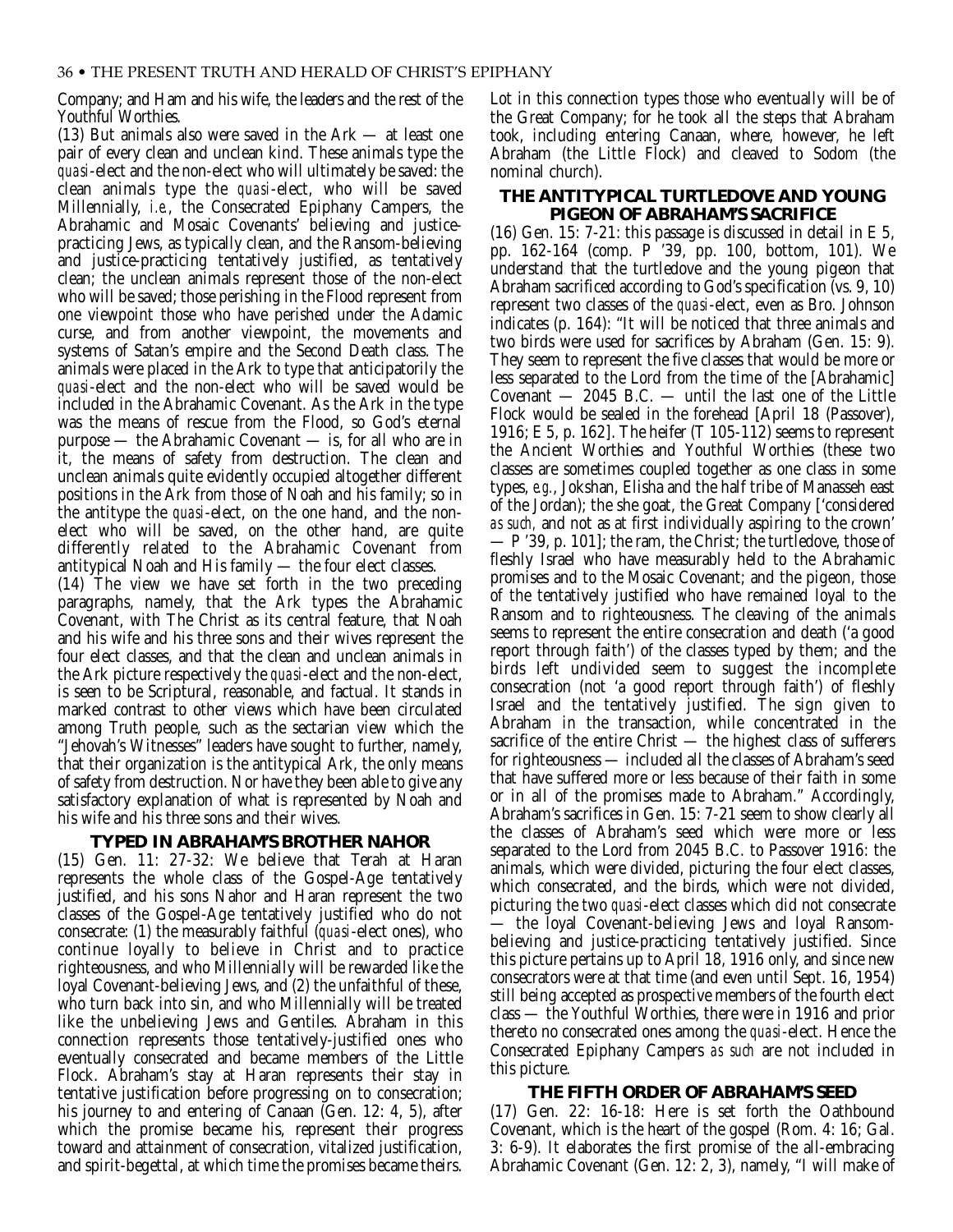thee a great nation." It shows that the foretold blessing of all the families of the earth will come through Abraham's seed, and that this seed in its larger sense will be multiplied both in its heavenly and in its earthly aspects — as the *stars of the heaven* and as the *sand which is upon the seashore.* The heavenly seed consists of the Little Flock and the Great Company, and the earthly seed consists primarily of the Ancient Worthies and the Youthful Worthies, and secondarily of the Consecrated Epiphany Campers and the rest of the *quasi*-elect, "a fifth order of the seed of Abraham" (E 12, p. 185), who "as the special assistants of the Ancient and Youthful Worthies . . . will, as the lowest order of Abraham's pre-Millennial seed, be specially used above the rest of the restitution class to bless the families, nations and kindreds of the earth according to the Covenant" (E 11, p. 293). Because the *quasi*-elect are a secondary part of the earthly seed which is to bless all the families of the earth, it is evident that they, like the Ancient and Youthful Worthies, are developed as such under the earthly features of this Oath-bound Covenant, though, of course, they will get their offer of everlasting life under the New Covenant soon to be established.

#### **ANTITYPICAL KETURAH'S CHILDREN**

(18) Gen. 25: 1-4 (comp. 1 Chron. 1: 32, 33): We learn from Gal. 4: 22-31 that Abraham's wife Sarah represents the covenant that develops The Christ (antitypical Isaac) and that Hagar the bondwoman, by whom also Abraham had a son, represents the Law Covenant, which developed fleshly Israel (antitypical Ishmael) in the Jewish Age. Gen.  $25: 1$ ,  $\dot{2}$  shows us that after Sarah's death, Abraham took Keturah as his wife (concubine  $-1$  Chron. 1: 32) and that she bare him six sons. Because of Keturah's association in this relationship with Abraham, a clearly expressed typical character (E 10, p. xv), who represents God, it follows that she also is a type of a covenant — the New Covenant — which God will make in the Millennial Age, "after those days," *i.e.*, after the Jewish and Gospel Ages (Jer. 31: 33; Heb. 8: 10 — E 6, p. 699), after both the Sarah and Hagar Covenants have ceased to operate (Z 4309, col. 2; see E 6, pp. 667-728, for 21 lines of proof that the New Covenant is not operative in the Gospel Age). Accordingly, Abraham's descendants by Keturah represent classes (including the *quasi*-elect) and subdivisions of classes which are developed in the Millennial Age under the New Covenant. Isa. 60, which clearly applies to the Millennium, also proves this, by its mention of some of Keturah's family (v. 6).

(19) "Isa. 60 unquestionably describes the Millennial reign of The Christ, under the picture of a city — Zion  $(v. 14)$  — the same thought as is in the New Jerusalem of Rev. 21" (E 6, pp. 716, 721, par. 1; P '35, p. 76; E 15, p. 681; E 16, p. 140). Among other verses, vs. 4,  $13$  — note comments in par.  $(11)$ above — prove clearly that *The Christ in the Millennium* is addressed here (see also E 17, pp. 150, 148; D 638; E 11, p. 293; P '26, p. 118, col. 2; '29, p. 136, col. 2; '50, p. 7; E 1, pp. 535, 536; E 9, p. 24; E 16, p. 138). V. 13 indicates the other three elect classes coming to "thee" — The Christ (E 4, p. 324). V. 4 by the "sons" pictures the Jewish (comp. v. 9; E 17, p. 46) and Gentile *quasi*-elect, and by the "daughters" the non-elect, coming to The Christ for restitution blessings under the New Covenant (comp. Isa. 2: 2, 3; Psa. 72 — E 17, pp. 315-320); v. 5 shows that this includes the conversion of "the abundance of the sea," the restless masses (comp. Rev. 21: 1).

(20) V. 7 mentions Kedar and Nebaioth, the two eldest, hence chief, sons of Ishmael, whose twelve sons type the twelve tribes of fleshly Israel (Gen. 25: 13-16). These two sons here "stand typically for the two principal divisions as they were designated in the divided kingdom: Israel (the ten tribes under Ephraim) and Judah (the two tribes under Judah), even as we find them set forth in the classic New Covenant passage — Jer. 31: 31-34" (E 6, p. 716). During the Gospel Age, while The Christ has been in process of development, fleshly Israel has been cast off from God's favor (Gal. 4: 29, 30; Rom. 11: 1-25); but in the Millennial Age, when He makes the New Covenant with them, they will again be in favor with and acceptable to Him (v. 7; Rom. 11: 26-33).

(21) These considerations show very clearly that the setting of Isa. 60 is in the Millennial reign of The Christ, when fleshly Israel will be blessed under the New Covenant, which God will make with them (Jer. 31: 31). Hence v. 6, by its mention in a Millennial setting of Midian, Ephah, and Sheba, three of Abraham's descendants by Keturah, who here seem to stand for all who will be developed Millennially under the New Covenant (comp. Psa. 72: 10, 15 — E 17, pp. 317, 318), is a further proof that Keturah represents the New Covenant. Accordingly, Keturah's sixteen designated sons, grandsons, and great grandsons (Gen. 25: 2-4; comp. 1 Chron. 1: 32, 33) type classes (including the *quasi*-elect) and subdivisions of classes which are developed under the New Covenant in the Millennium. We list the sixteen as follows:



(22) We will now indicate in each case the class or subdivision of a class mothered Millennially under antitypical Keturah which seems to be typed by the pertinent individual:

(23) Zimran (*celebrated*), Keturah's firstborn, types the 70 most prominent of the Ancient and Youthful Worthies, who will be given the most prominent positions in the earthly phase of the Kingdom during the making, sealing, of the New Covenant (Ex. 24: 1, 9 — E 11, pp. 405, 412).

(24) Jokshan (*bird catcher* — overcomer of the fallen angels) types a *second* class to be developed under the New Covenant — the Worthies in general (comp. E 6, p. 717; P '38, p. 158, last par.; '50, p. 15, col. 2). His sons, Sheba (*oath*) and Dedan (*lowly*), type respectively the Ancient and the Youthful Worthies. Dedan's three sons type the three groups of Youthful Worthies, according to the Levitical divisions in which they have been developed (E 4, pp. 322, 323): (*a*) Asshurim (*mighty ones)* types those Youthful Worthies developed in association with the Kohathites, the highest of the three Levitical groups; (*b*) Letushim (*oppressed ones*) types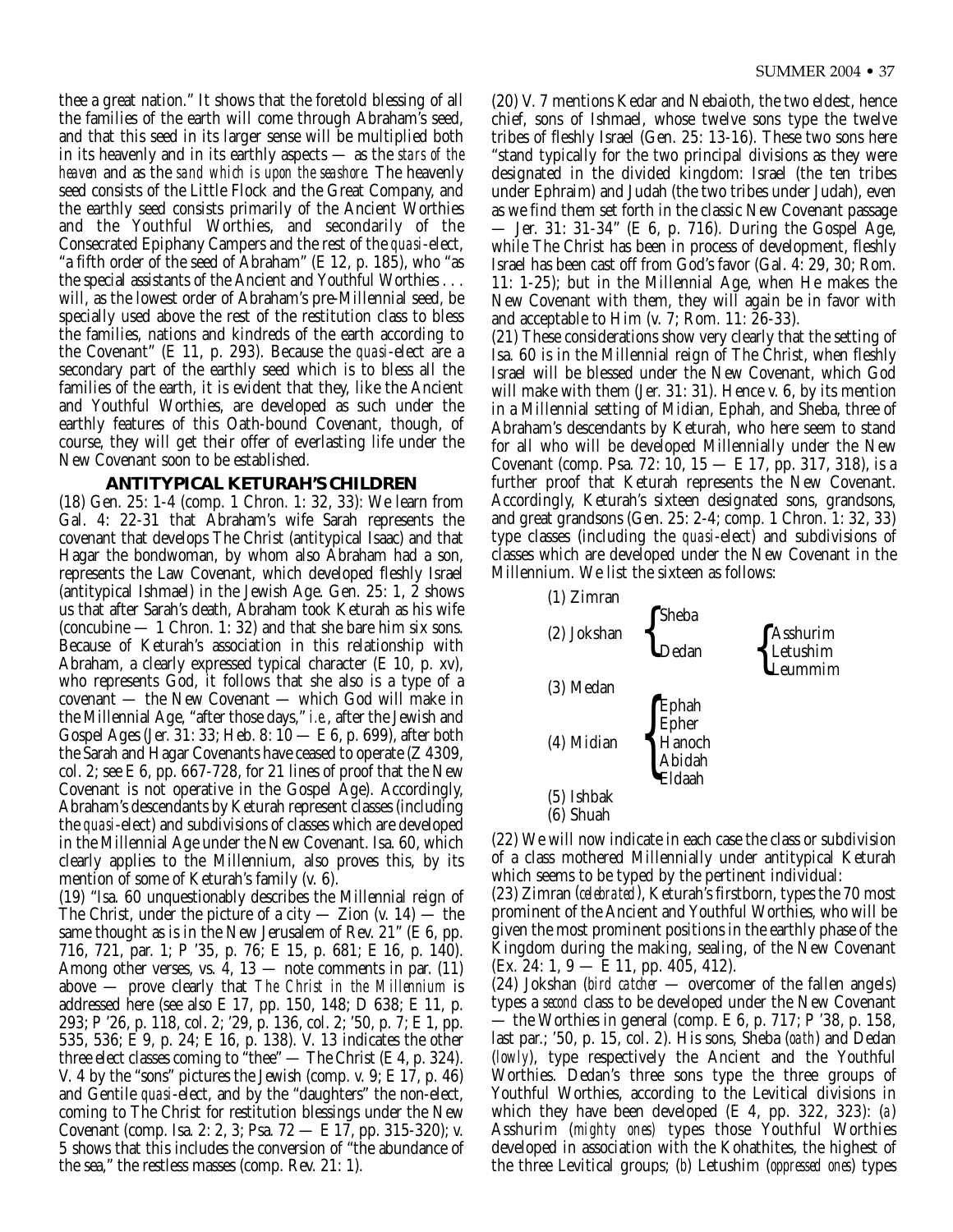those Youthful Worthies developed in the Merarite section, *e.g.*, in the Watchtower Society, where they surely have been oppressed; (*c*) Leummim (*peoples*) types those Youthful Worthies developed in the Gershonite section, who in their evangelistic service have dealt with the peoples. These three groups of Youthful Worthies are pictured also in the three rows of hewed stones around the outer court of Solomon's temple (1 Kg. 7: 12; see P '53, p. 53, col. 2, par. 3; '68, p. 71, col. 2, par. 3).

(25) Next in order among antitypical Keturah's children come the restitutionists — as distinct from the above-mentioned elect classes which will be given life under the New Covenant. (26) Medan (*strife*) types a *third* class to be developed under the New Covenant — the Consecrated Epiphany Campers, the highest class among the *quasi*-elect. Under the Worthies, they will be most able controversialists (Jude 3) for the Truth. (27) Midian (this name means the same as Medan) types a *fourth* class to be developed under the New Covenant — the *quasi*-elect fleshly Israelites (E 6, p. 717), who also will be controversialists on behalf of the Truth. Midian's five sons (Gen. 25: 14) seem to represent the following five groups among the Jewish *quasi*-elect: (*a*) Ephah (*darkness*) types "those Israelites who in the Jewish Age were not faithful enough to become Ancient Worthies, . . . but still retained faith in the Abrahamic promises and clung to the Mosaic Covenant," *i.e.*, Jewish-Age loyal Covenant-believing Jews. As a group they have been in considerable darkness. (*b*) Epher (*fawn* — an immature animal) types those Jews who in the Gospel Age, but prior to Israel's conversion in Jacob's Trouble (Phase II), are believers in the Abrahamic promises and the Mosaic Covenant, and remain faithful thereto until death, before the time of Israel's conversion. Because of immaturity, they need much of the milk of God's Word. (*c*) Hanoch (*initiated, teaching*) types those Jews who during the Gospel Age, but *prior* to Sept. 16, 1954 (when the Basileia started in its first lapping beginning), accepted Jesus as their Savior, but failed to consecrate, yet remained faithful to the Ransom and righteousness. They have had much advantage in gaining knowledge through having accepted Jesus as their Teacher, at least measurably. (*d*) Abidah (*father of knowledge*) types those Jews who *after* Sept. 16, 1954, but prior to Israel's conversion accept Jesus as their Savior and as unconsecrated believers remain loyal to the Ransom and righteousness. This group has even more advantage than the former ones. (*e*) Eldaah (*god of knowledge: mighty in knowledge*) represents those Jews who will be converted at the time of Israel's conversion in connection with and just at the end of Jacob's Trouble (P '30, p. 15). These will then have had the greatest advantage of all the unconsecrated Jewish *quasi*-elect in gaining a knowledge of the Truth. Thus we see that, as suggested by the meanings of the names, these five groups take in all of the unconsecrated Jewish *quasi*-elect, from those of the Jewish Age, who had the least advantage in gaining knowledge, to those who will be living at the time of Israel's conversion in Jacob's Trouble (Phase II), and who will have the greatest pertinent advantage.

(28) Ishbak (*leaving*) types a *fifth* class to be given life under the New Covenant — the loyal tentatively-justified Gentiles. This class also has forsaken sin, and has come into a closer relationship with God than the unjustified, *i.e.*, the world in general. Though not specified, as in the case of antitypical Midian and his five sons, this class also is composed of

individuals who have different degrees of opportunity and consequent development in knowledge. Many in it have throughout the Gospel Age been developed in sectarian systems, where in many cases they have not had much opportunity to learn of the Truth of God's Word and of the privileges of consecration; others among them, particularly here in the end of the Age, are blessed with much of the light of Truth now due and with an understanding of the privileges of consecration. However, this does not mean that the latter will have the highest place among this group of the *quasi*elect; rather, on the principle that "unto whomsoever much is given, of him shall much be required" (Luke 12: 48), it may be the reverse — those of them who have had the greater opportunities respecting the Truth and the privileges of consecration, and have not responded properly thereto (2 Cor. 6: 1), may have the least place among this class, little above that of the non-elect (Z 2286, top; F 117, 118, 682, 683; P '70, p. 94); and many because of measurable wilfulness may have lost a place among the *quasi*-elect altogether.

(29) Shuah (*low place, depression*) types the non-elect, the lowest class to be developed under the New Covenant. They are the "daughters" of Joel 2: 28; Isa. 60: 4, *i.e.*, unbelieving Gentiles and those Jews who have forsaken the Covenant promises. Nonelect Gentiles are shown also in Ezek. 16: 60, 61, as coming in under the New Covenant. Here also the pertinent ones are referred to as "daughters," for as converts they will be symbolic daughters of fleshly Israel (E 17, p. 146).

(30) How marvelous it is to our eyes to see that Keturah's six sons so fittingly and fully picture six classes, embracing all who will be developed under the New Covenant, from the highest class to the lowest: (1) the 70 most prominent Worthies; (2) the Worthies as a class, subdivided into the Ancient and the Youthful Worthies, with the three divisions of the Youthful Worthies also being shown; (3) the Consecrated Epiphany Campers; (4) the *quasi*-elect fleshly Israelites divided into five groups; (5) the loyal tentativelyjustified Gentiles, and finally (6) the non-elect. Despite the attacks by errorists, this marvelous Truth will stand (P '58, pp. 3-8; '73, pp. 25-27).

(31) We have already noted in par. (21) above that the three descendants of Keturah mentioned in Isa. 60: 6 seem there to stand for all the others. Thus Sheba (the Ancient Worthies) there stands for the Youthful Worthies also (even as similarly both the Sheba and Seba classes of Psa. 72: 10 are included in Sheba alone in v. 15 — E 17, pp. 317, 318), and Midian, *even* Ephah, includes by implication all the other restitutionists (E 15, p. 682), both "those believing Israelites now in darkness who will be Millennial overcomers" (E 6, p. 717) and also eventually the loyal tentatively-justified Gentiles and the non-elect (represented separately in Ishbak and Shuah); for to gain life under the New Covenant (which will be made with Israel — Jer. 31: 31-33) they must by faith in Christ as Savior and by consecration become "Israelites indeed." When this is done by all the obedient of mankind, then "the promises made to the Jews will apply also to the Gentiles" (E 15, pp. 730, 733). As the "sheep" class of mankind, they will be "the kings of the earth" who will bring their glory into the New Jerusalem (Matt. 25: 34; Rev. 21: 24; A 296; P '78, p. 47). We render all praise to God, and long and pray for the time when all of antitypical Keturah's children will in consecration bring to The Christ the worship, including service, befitting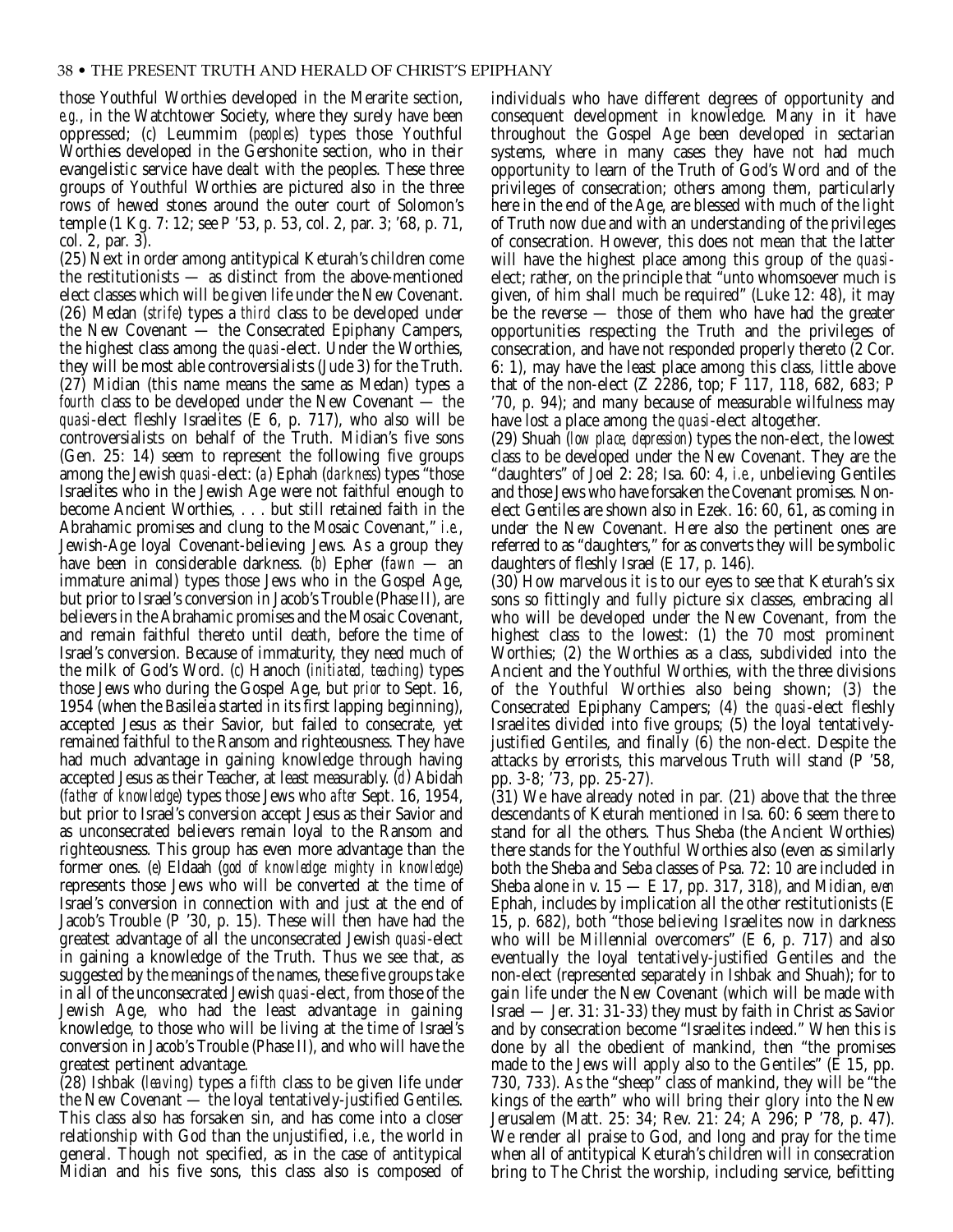to Them as Divine beings (gold), with choice human powers (incense), "and they shall shew forth the praises of the LORD"! (For more on the order of precedence, *etc.*, in bringing the different Millennial classes under the New Covenant, see P '73, pp. 25-30; '78, pp. 45, 46).

#### **GERSHOM AND ELIEZER**

(32) Ex. 2: 22; 4: 24-26; 1 Chron. 23: 15: These verses mention Moses' two sons, Gershom and Eliezer; there they type respectively a more faithful and a less faithful tentatively justified class at the time of the Miller Movement. Because of siftings, and consequently being plagued by error, the antitypical Gershom class were influenced to consecrate, typed by his circumcision. They thus became prospective Body members. The tentatively justified ones typed by Eliezer, including some who will be of the *quasi*-elect, were less faithful and did not consecrate, but remained in Babylon (E 11, pp. 52, 53).

#### **THE SUBORDINATE MILLENNIAL PRINCES**

(33) In the Millennial-Age application the Tabernacle Camp represents "the condition of the world undergoing restitution" (P '40, p. 14; '53, p. 22). This Camp will be divided into its antitypical twelve tribes of restitutionists — "the Millennial Israel of God" (see, *e.g.*, E 17, pp. 360-363). Apparently the "princes" that head these twelve tribes will be the Worthies, for at that time (Isa. 32: 1) "princes shall rule in judgment" — "the princes here are the Ancient and Youthful Worthies" (E 17, pp. 111, 329); and (Psa. 45: 16) "instead of thy fathers shall be thy children, whom thou mayest make princes in all the earth." "The Ancient Worthies will be princes — not kings — throughout the earth, and therein will have as their associates the Youthful Worthies. . . . These Ancient and Youthful Worthies will be the subordinate rulers under Christ; while the world [typed by the twelve tribes of Israel] will then not only not rule at all, but will be subject to these Worthies. . . . The Ancient and Youthful Worthies will stand before the world as the latter's visible rulers, and as such will be recognized and obeyed by the world" (E 17, p. 107).

(34) Each tribe being headed by an individual prince (Num. 1: 5-16) does not necessarily mean that only one individual of the Worthies would be the head of each respective tribe, for in the Gospel-Age application the princes in each case represented "the leaders (not one, but a number)" in each one of the antitypical tribes (E 8, p. 12). In the type the leaders or princes had "subordinates" (E 8, p. 665, bottom), who were assistant princes or captains. Thus there were captains of hundreds, of fifties and of tens. Apparently there were also princes over various houses within a tribe, as, *e.g.*, is indicated in the case of Zimri, who was "a prince of a chief house among the Simeonites" (Num. 25: 14). So the Worthies as princes will have able assistants in the *quasi*-elect (especially in the Consecrated Epiphany Campers), according to their varying abilities, for apparently the *quasi*-elect are represented among the subordinate princes or captains. They will assist the nonelect, the "daughters" (Isa. 60: 4; Joel 2: 28), up the Highway of Holiness, for "as the great missionaries of the Millennial Age under the direction of Christ and the Church first, and the Ancient and Youthful Worthies second, they will go everywhere converting the Gentile people and the apostate Jews to God's Word and work" (E 17, p. 339).

#### **THE ANTITYPICAL GOSPEL-AGE LEVITES**

(35) Num. 1: 49-54; 3: 6-9: These Scriptures set forth the Levites, who in the Gospel-Age setting, as distinct from the Epiphany (or Transitional), Millennial, and post-Millennial settings, type the unconsecrated tentatively justified (T 26, 27), who, if they prove faithful to the Ransom and righteousness, will be of the *quasi*-elect. They are pictured here as ministering to Aaron and his sons — who type Jesus and the Church (E8, chaps. 2, 8, *etc.*) — in the Tabernacle service.

#### **ANTITYPICAL ORPAH**

(36) Ruth 1: 1-14: Elimelech types crown-lost leaders who partook in the Miller movement, and who after 1844 went back into the nominal church. His wife Naomi types crownlost ledlings. Mahlon and Chilion type the more faithful and the less faithful of associated tentatively justified leaders. Their wives Ruth and Orpah type respectively more faithful and less faithful associated leadable tentatively justified ones. The death of Mahlon and Chilion in Moab types the proper spirit of these tentatively justified leaders being swallowed up by the conditions in the nominal church — their tentative justification lapsed. Orpah's remaining in Moab types the pertinent tentatively justified ledlings remaining in the nominal church. Many of them remained faithful to Jesus as Savior and to the practice of righteousness, and therefore are of the unconsecrated *quasi*-elect. Those typed by Ruth consecrated and as prospective Youthful Worthies came into the Harvest Truth (E 4, pp. 369-374).

#### **THE QUEEN OF SHEBA AND HER RETINUE**

(37) 1 Kings 10: 1-13; 2 Chron. 9: 1-12: These verses describe the Queen of Sheba and her visit to Jerusalem, with her train or retinue, to inquire of Solomon's wisdom and riches. As shown in P '54, pp. 41, 42; '69, pp. 53, 54, she types those who are or are about to become Consecrated Epiphany Campers, the highest class of the *quasi*-elect. She pictures them as being very earnest Truth-seekers and investigators, who on finding the Truth, the wisdom of antitypical Solomon, respond very favorably and generously. The large numbers of Truth-investigating but non-consecrating adherents of the Queen of Sheba class are typed by her train or retinue. Among these are many who will be of the other two general groups of the unconsecrated *quasi*-elect, listed in pars. (5) and (6).

#### **ANTITYPICAL POST-EXILIC NETHINIM**

(38) 1 Chron. 9: 2; Ezra 2: 43-54, 58, 70; 7: 7, 24; 8: 17, 20; Neh. 3: 26, 31; 7: 46-56, 60, 73; 10: 28, 29; 11: 3, 21: These verses treat of the Nethinim (*given ones, dedicated ones*), the special assistants of the Levites in connection with the service of the tabernacle and the temple. The antitypical post-Exilic Nethinim are all Campers. In the post-1954 Epiphany period they consist of (*a*) Consecrated Epiphany Campers, (*b*) unconsecrated tentatively justified ones and (*c*) unjustified, nominal people of God. Those who remain loyal of classes (*a*) and (*b*), and some, the loyal Covenant-believing and justicepracticing Jews of the time before Israel's national conversion, in class (*c*), are of the *quasi*-elect.

(39) The Consecrated Epiphany Campers (especially the faithful Epiphany-enlightened ones) more than any other Campers, have cleansed themselves from sin, error, selfishness, and worldliness, have cleaved to their brethren, their worthy leaders, have covenanted to obey God's Word (Neh. 10: 28, 29), and have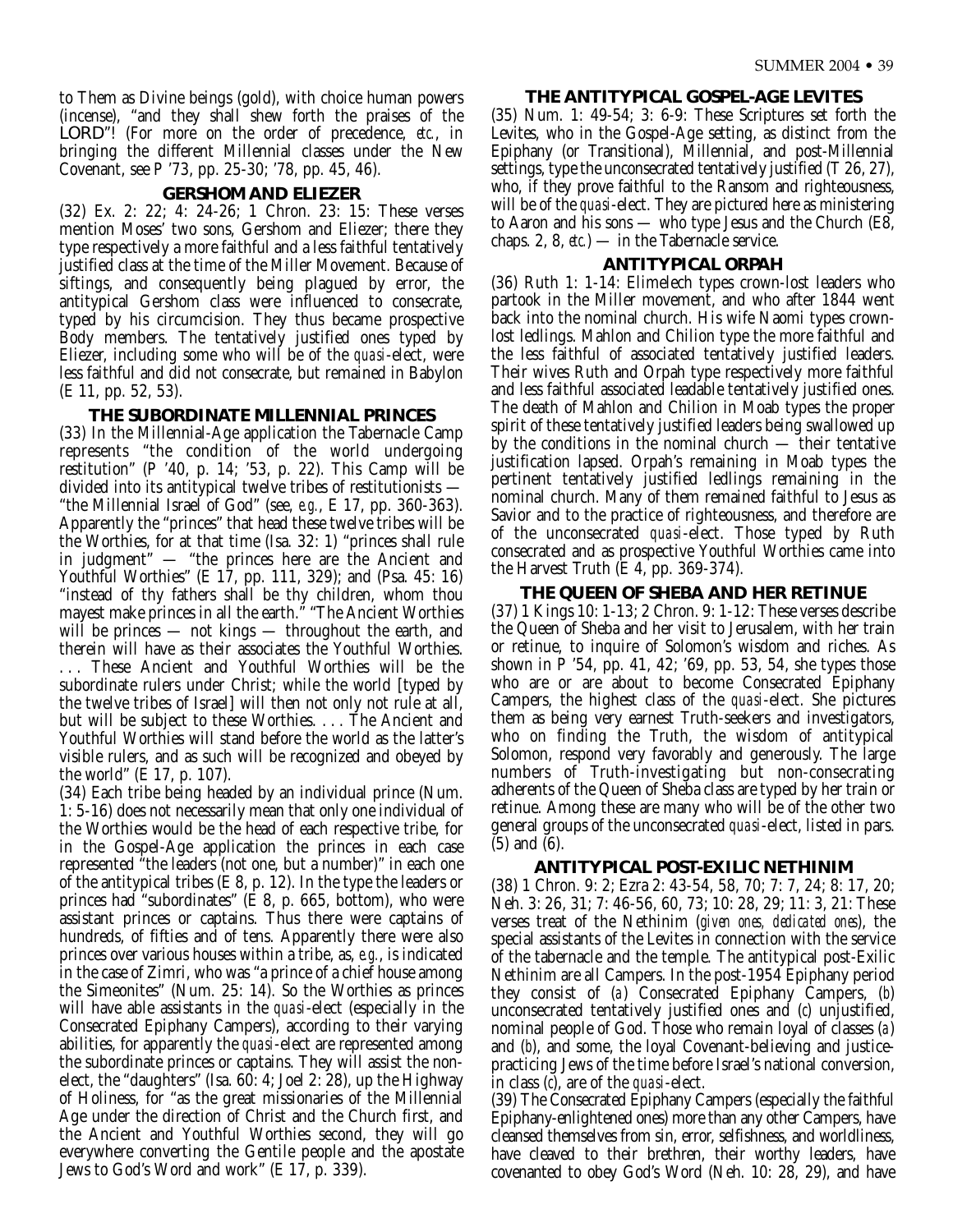assisted the pertinent antitypical Levites — Great Company members and Youthful Worthies — in their Epiphany temple service of preparing the Levites in the Epiphany Court for their places in the Kingdom and of building up the Epiphany Camp from among Jews and Gentiles, of which the loyal ones will be of the *quasi*-elect. The closest and most blessed and sympathetic association in this service is that of the Epiphany-enlightened antitypical Levites and Consecrated Epiphany Campers. (For details, see P '71, pp. 37-41; pp. 14, 75.)

#### **JERUSALEM'S TOPOGRAPHY**

(40) Psa. 72: 3: In E 4, pp. 320, 321, Bro. Johnson states: "This entire Psalm describes the Millennial reign of Christ, implying that symbolic Jerusalem will be the seat of government." There are two mountains — Zion and Moriah — in Jerusalem, representing respectively the heavenly and the earthly phases of the Kingdom, *i.e.*, the Christ and the Millennial Ancient Worthies, as the two higher powers of the Kingdom; also, there are three hills — Akra, Bezetha and Ophel (the outstanding dwelling place of the post-Exilic Nethinim; Neh. 3: 26, 27) — representing respectively the subordinate powers of the Kingdom, *i.e.*, the Great Company in the heavenly phase and the Millennial Youthful Worthies and Consecrated Epiphany Campers in the earthly phase.

(41) These two higher earthly classes (the Millennial Youthful Worthies and the Consecrated Epiphany Campers) are here clearly distinguished from the two subordinate earthly classes, the unconsecrated *quasi*-elect and the non-elect. Bro. Johnson analyzes the "valley sections" of Jerusalem (E 12, p. 526) as consisting of the two subordinate classes of restitutionists. After showing that the two mountains and their hills represent "the two phases of the Kingdom," he states: "The valley between symbolizes the Restitution class: the higher parts the *quasi*elect, believing Jews and faithful faith-justified, and the lower parts the unbelieving Jews and Gentiles of this life." The thought of Psa.  $72: 3$  seems to be that the two phases of the Kingdom, co-operated with by the subordinate powers of the Kingdom (the Great Company, the Youthful Worthies, and the Consecrated Epiphany Campers), will be used by Jehovah to bless the world of mankind — the *quasi*-elect who were unconsecrated in this life and the non-elect — with real and lasting peace (comp. v. 7) and prosperity through righteousness during the Millennium.

#### **"VIRGINS WITHOUT NUMBER"**

(42) Cant. 6: 8: The Bible uses virgins to represent consecrated people (Psa. 45: 14, 15; Matt. 25: 1-13; Rev. 14: 4; Cant. 1: 3; 6: 8; E 17, p. 284). In the post-1954 Epiphany period, after the completed rapture of the Little Flock, there are still three consecrated classes fulfilling their course in this life — the Great Company, the Youthful Worthies, and the Consecrated Epiphany Campers, who are the highest class of the *quasi*-elect. These seem to be represented by the three groups of women in special relationship with Solomon. Antitypically, the Great Company, who are new creatures, in the Kingdom's spiritual phase, are — next to the Little Flock — in the closest relationship with antitypical Solomon (our Lord); therefore they in their 60 divisions are fitly represented by Solomon's 60 queens, who of the pertinent three classes of women had the closest relationship with him. The Youthful Worthies are in the next closest relationship; therefore they in

their 80 divisions are represented in Solomon's 80 concubines, who had the next closest relationship with him. And the Consecrated Epiphany Campers are in the next closest relationship; therefore they are well represented in the virgins, who had the next closest relationship to Solomon, though not in a connubial relationship with him. Their standing is otherwise pictured by Israelites in the Camp, which is a lesser standing than that of the Great Company and Youthful Worthies, pictured by Levites in the Court. And like the Great Company and the Youthful Worthies they are "without number," for there is no specified number given for any of these three classes. (For details, see P '72, p. 76.)

(43) Isa. 35: 2: While, among other things in Isa. 35, the "wilderness" and the "desert" undoubtedly have a literal application, it will be noticed that in E 17, pp. 330-332 (especially p. 331, top) Bro. Johnson gives them a symbolic application also; in this connection, he shows that the "waters" and "streams" of v. 6 represent the Truth of God's Word, and that the "parched ground" of v. 7 represents "that which was destitute of Truth." In restitution "the desert shall rejoice, and blossom as the rose; it shall blossom abundantly and rejoice even with joy and singing: the glory of Lebanon [*white* — in allusion to the righteousness of the Kingdom] shall be given unto it, the excellency [magnificence] of Carmel [*fruitful* — the Ancient and Youthful Worthies] and Sharon [*plain* — the *quasi*-elect]; they [earth's redeemed millions] shall see the glory of the LORD [in this poetic parallelism 'the *glory* of Jehovah' refers back to the 'the glory of Lebanon'], and the excellency of our God [the parallelism here refers back to 'the *excellency* of Carmel and Sharon']" (comp. E 12, pp. 518, 519).

(44) A great and glorious change is here described for the world of mankind, under the figure of a desolate waste transformed into luxuriant vegetation, for "in the wilderness shall waters break out, and streams in the desert" — like a parched desert, mankind will be refreshed and rejuvenated by the water of Truth (comp. Psa. 72: 6), for God will have all men to be saved, and to come to the accurate knowledge of the Truth (1 Tim. 2: 4; Jer. 31: 34). The glory of God's Kingdom and its righteousness, especially as these are manifested in the Ancient and Youthful Worthies (antitypical Mt. Carmel, which stands at the head of and overlooks the plain of Sharon) and the *quasi*-elect (antitypical Sharon), will be seen by all of the world of mankind (Isa. 40: 5); for, under the lead of the Ancient and Youthful Worthies, the *quasi*-elect will convert the whole Gentile world to the true faith and righteousness of the restitution class (Acts 15: 16, 17). Of course, the plain of Sharon was not as elevated as Mt. Carmel; neither will the *quasi*-elect be as exalted as the Worthies, who will have "a better resurrection" (Heb. 11: 35; E 1, p. 268; E 4, pp. 330, 348-351, 425).

#### **THE MYRTLE, SHITTAH, AND PINE TREES**

(45) Isa. 41:19: The Consecrated Epiphany Campers and the rest of the *quasi*-elect, as two of the seven saved classes from among mankind, are symbolized separately by two of the seven kinds of trees mentioned here. As explained in P '67, pp. 71-76, this text and its context have a Millennial application (comp. Psa. 107: 35; Isa. 35: 6, 7; 44: 3; Ezek. 36: 25-27; E 15, pp. 559, 560; E 17, p. 331, top). The cedar, shittah (acacia), and myrtle trees of Isa. 41: 19 represent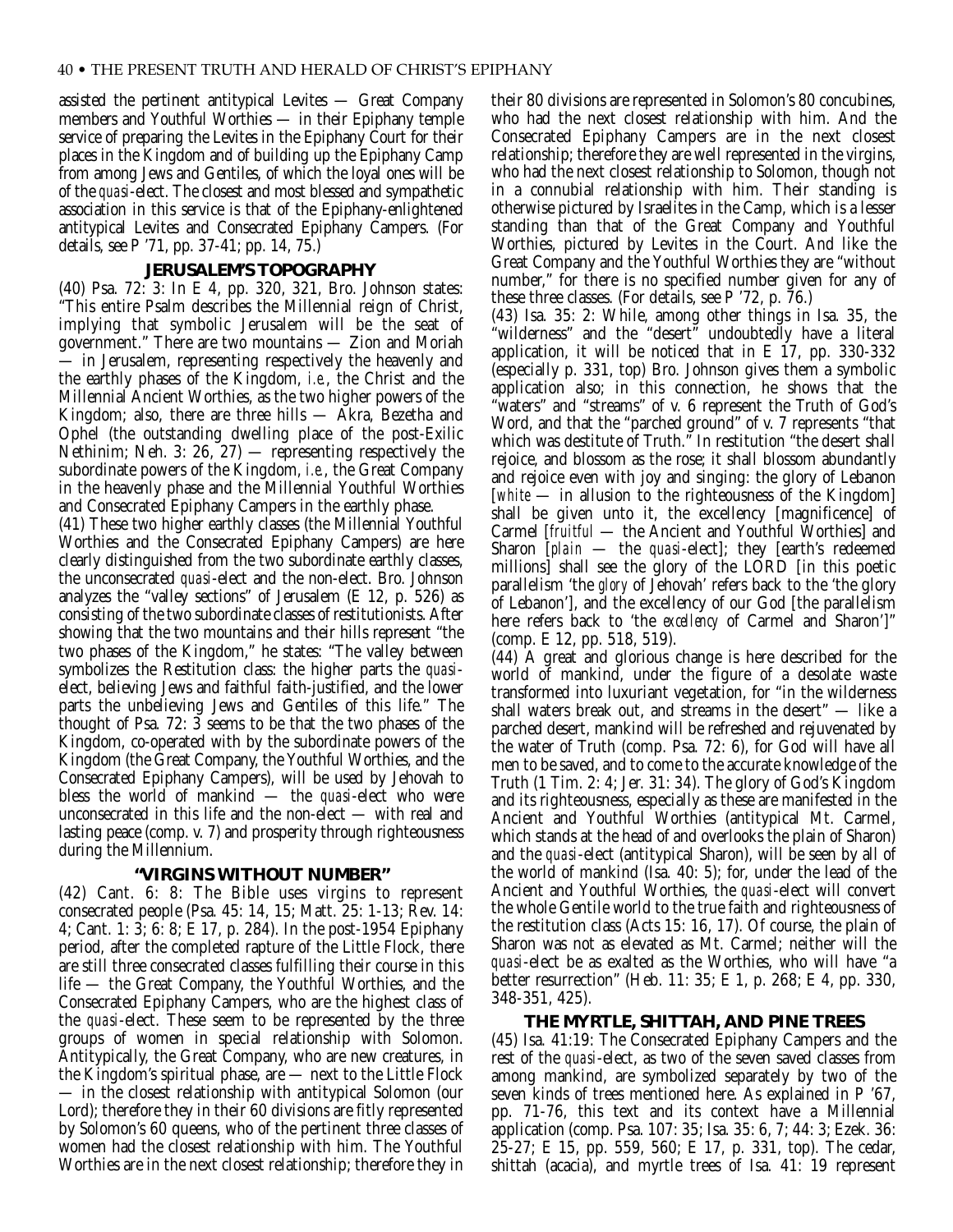respectively in ascending scale the three classes of restitutionists who will have eternal life on earth — the saved non-elect, the *quasi*-elect, and the Consecrated Epiphany Campers. The oil (olive) tree, the fir, the pine, and the box trees represent respectively in descending scale the four classes of the elect, who will all eventually have eternal life in heaven — the Little Flock, the Ancient Worthies, the Great Company, and the Youthful Worthies. As these classes will be set into their Millennial positions, they, especially the Little Flock, assisted by the rest of the elect classes, will set aside the wilderness, desert condition among mankind (P '67, pp. 24, par. 3, 75).

(46) Neh. 8: 15 specifies five kinds of tree branches that were used to make booths at the Feast of Tabernacles. These represent five classes in their class standings: The Little Flock (olive), the tentatively justified (pine), the Youthful Worthies (myrtle), the Great Company (palm) and the Second Deathers (thick trees). Comp. E 10, pp. 183, 218; E 6, p. 535. Thus the setting is somewhat different here than in Isa. 41: 19. The pine branches represent only *the tentatively justified quasi*-elect, including the Consecrated Epiphany Campers, whereas the myrtle branches represent the Youthful Worthies.

#### **"THAT THAT STANDETH STILL"**

(47) Zech. 11: 16: As shown in E 6, pp. 172-188, four classes of God's people seem to be referred to here — the Little Flock ("those that be cut off"), the Youthful Worthies ("the young one"), the Great Company ("that that is broken") and the tentatively justified who do not consecrate ("that that standeth still"). Those of this fourth class who remain loyal to the Ransom and righteousness will be of the *quasi*-elect. As to the foolish, unprofitable shepherd of vs. 15-17, we believe that this applies to J.F. Rutherford, who in his power-grasping course gradually fell away from most of the Truth teachings and practices set forth by the Lord through Bro. Russell. J.F.R. did not minister to, comfort, and properly seek to be reconciled to those who resisted his usurpations, nor did he seek the Youthful Worthies (for he denied their existence — E 4, pp. 336-340), nor did he heal the Great Company (for he denied that this is a spiritual class), nor did he feed the tentatively justified (for he denied that there is such a class — E 4, pp. 341-354).

(48) We will now consider some lines of evidence dealing specifically with the post-Millennial as well as the Millennial inheritance of the *quasi*-elect.

#### **THE MILLENNIAL AND POST-MILLENNIAL ANTITYPICAL MIRIAM**

(49) In Ex. 15: 1-21 the Hallelujah Chorus of the symbolic heavens and earth, begun after the overthrow of fallen angels and apostate men at the end of the Little Season, is typed. Moses (v. 1) types Jesus and the Church, as the Divinely inspired composer of this wondrous anthem of salvation. The children (literally, the *sons* — males) of Israel, who joined in this song, type the Ancient Worthies, the Youthful Worthies, and the Great Company, and very likely also the repentant and restored angels; thus there are four, and very probably five, spirit classes who will join in the Hallelujah Chorus in heaven. (50) On the other hand, Miriam and the other women of Israel (vs. 20, 21) type two earthly classes; Miriam, who led the other women in singing the song, types the *quasi*-elect,

especially the Consecrated Epiphany Campers, and "believing Jews who in the Old Testament times were not faithful enough for Ancient Worthiship, nor in the Gospel Age faithful enough to be transferred from Moses into Christ, and . . . believing Gentiles during the Gospel Age who, while faithful unto death in justification, did not consecrate." The other women represent the non-elect, "the unbelieving Jews and Gentiles of pre-Millennial times who will become faithful as restitutionists." As Miriam led the other women in singing the song and they followed in the refrain after her, so the *quasi*-elect, the primary class of the restitutionists, and especially the Consecrated Epiphany Campers, will lead off in the Hallelujah Chorus on earth, and the non-elect, the secondary class of the restitutionists, will follow after them in singing this wonderful anthem (Rev. 5: 13; see E 11, pp. 276- 296 for details). The close relationship between the *quasi*elect, especially the Consecrated Epiphany Campers, and the Ancient and Youthful Worthies in their Millennial service, is shown by Miriam's being spoken of as Aaron's sister (v. 20), for Aaron in the Millennium and the Little Season types the Worthies as the mouthpiece of the Christ among men (pp. 292, 293). Antitypical Miriam, the *quasi*-elect, especially the Consecrated Epiphany Campers, will be the special assistants, the symbolic sister, of the Ancient and Youthful Worthies, antitypical Aaron.

#### **THE OTHER HALF-TRIBE OF MANASSEH**

(51) In E 4, pp. 450, 451, Bro. Johnson showed that the inheritance of the  $2\frac{1}{2}$  tribes on the east side of the Jordan (Num. 32; Josh. 1: 12-15) types the Millennial and post-Millennial inheritance of the Little Flock (Reuben [*behold a son*], the firstborn), the Great Company (Gad [*good fortune, a troop*] — Gen. 30: 11; 49: 19; Isa. 65: 11) and the Youthful Worthies (half the tribe of Manasseh [*causing to forget*]), "the Ancient Worthies [personally] being left out of the picture entirely for the following reason: The setting of the type of necessity excludes the Ancient Worthies [personally] from the picture; for Israel approaching the land of Canaan types the Church, Real and Nominal, approaching the Millennial Kingdom, which fact shows that the Ancient Worthies [personally] are excluded from the picture. But since they and the Youthful Worthies are the two halves of the class that will obtain the better resurrection and princeship throughout the earth, and since the Youthful Worthies are a part of the Church in the wide sense of that term, they very fittingly would be typed by the half-tribe of Manasseh whose inheritance was east of the Jordan; but for the reason given above [namely, that the Ancient Worthies are not of the Church, real and nominal, approaching the Millennial Kingdom], *we are not to conclude that the other half of Manasseh typed the Ancient Worthies* [italics ours]. The other half-tribe of Manasseh and the other nine tribes of Israel," standing for ten tribes, *type the entire restitution class* [italics ours], ten being the number of perfection or completion for natures lower than the Divine."

(52) Later, Bro. Johnson wrote of the half-tribe of Manasseh with its inheritance east of Jordan (in the land of Gilead, Argob, and Bashan — Deut. 3: 13; P '77, pp. 88, 89) as typing "the Worthies" (E 12, p. 517; E 15, p. 528; comp. P '60, p. 45; '63, pp. 45, 46), thus indicating that the Ancient Worthies are present representatively in the Youthful Worthies, as they are in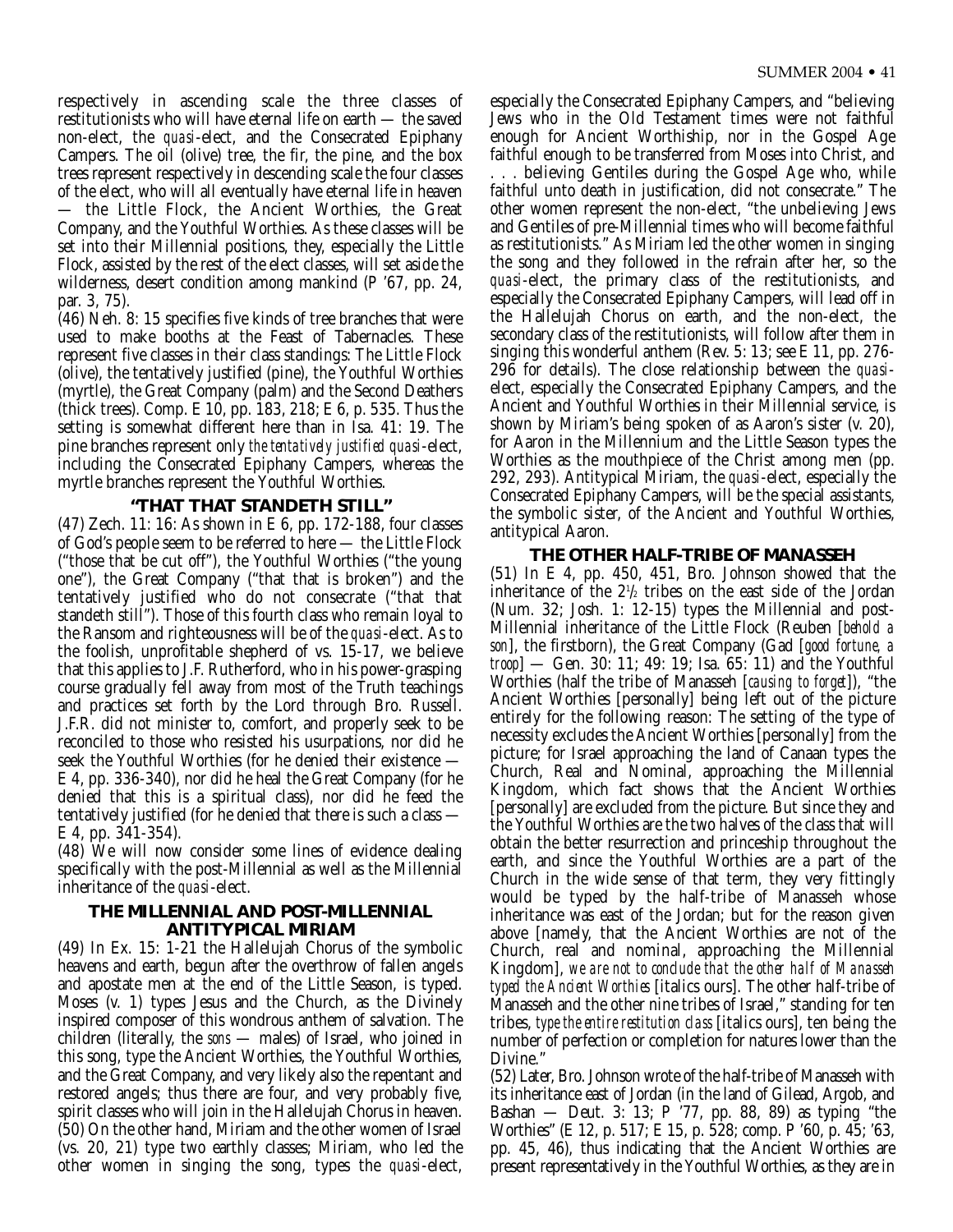the Elisha picture (E 4, p. 327). The land east of Jordan, from the Arnon river north and including part of Gilead, was given as their inheritance to the tribes of Reuben and Gad, and pictures the inheritance of the Little Flock and the Great Company.

(53) Who, then, is represented by the other half-tribe of Manasseh, whose inheritance was with the other nine tribes on the west side of the Jordan? Since (*a*) it was a part of the *ten* tribes; since (*b*) its inheritance was on the *west* side of the Jordan, instead of the *east* side (which represented an eventual inheritance in the spirit realm); since (*c*) it was a part of the tribe of *Manasseh*, and therefore more than any other tribe was closely related to the other half of this tribe on the east side of the Jordan (which half-tribe typed the Worthies); and since (*d*) antitypically, among all those of the Church, real and nominal, approaching the Millennial Kingdom, no others of those not spirit-begotten are so closely related to the Youthful Worthies in their experiences of consecration and in their warfare against sin, error, selfishness, and worldliness as are the Consecrated Epiphany Campers, we believe that the other half-tribe of Manasseh, which found its inheritance with the other nine tribes on the west side of the Jordan, fittingly pictures the Consecrated Epiphany Campers, who will, if faithful in their consecration, have the highest standing among the *quasi*-elect, and, therefore, the highest standing of all restitutionists, next to the Youthful Worthies, in honor, position, and service.

#### **ANTITYPICAL GILEAD'S FAMILIES**

(54) Num. 26: 30-34; Josh. 17: 2-6: These Scriptures describe the families of the *man* Gilead, son of Machir and grandson of Manasseh, and their inheritance among the 91 /2 tribes *west* of the Jordan, as distinct from the inheritance of the  $2\frac{1}{2}$  tribes *east* of the Jordan, which included the *land* of Gilead. As we showed in P '77, pp. 92, 93, the *man* Gilead seems to type the entire restitution class of Consecrated Epiphany Campers, the highest class among the *quasi*-elect. His six sons — Abiezer, Helek, Asriel, Shechem, Shemida, and Hepher — and their families seem to represent six general groups of those who eventually will be of this class, all in connection with receiving their Millennial and post-Millennial inheritance, seemingly according to the six continental areas where they were developed — Asia, Africa, S. America, Australia, Europe, and N. America.

#### **ZELOPHEHAD'S DAUGHTERS**

(55) Among those in Gilead's families were Zelophehad's daughters, mentioned in Num. 26: 33; 27: 1-11; 36; Josh. 17: 3-6. Many tentatively justified ones begin as parts of antitypical Zelophehad's daughters, but do not eventually consecrate; nevertheless, many remain loyal to Jesus as Savior and to righteousness and so become of the unconsecrated *quasi*-elect. Those who are typed finally by Zelophehad's daughters are those who have these five distinguishing marks: (*a*) They are of the humble, Truth-hungry tentatively justified, eventual post-Sept. 16, 1954 Epiphany consecrators and not of the more prominent leaders in the Consecrated Epiphany Campers class, for these leaders are shown separately, as making request before God and Christ in connection with the antitypical daughters' Kingdom inheritance (Num. 36: 1-4). (*b*) They have figurative fathers who have lost at least some important feature of the Truth. (*c*) They recognize this at least measurably. (*d*) They seek to do something about the situation — they make special

inquiries and petition the Lord, as to the truth on their eternal inheritance. (*e*) They become at least Epiphany-enlightened, and many of them come into the Epiphany Truth. Antitypical Zelophehad's five daughters of all countries are in the finished picture of five gradations, seemingly according to their development in Christlikeness, in an ascending scale, beginning with those among them having the lowest degree of Christlikeness and continuing up to those who are the most Christlike (Mahlah, *weak*, or *dancing*; Noah, *wandering*; Hoglah, *partridge*; Milcah, *queen*; Tirzah, *delight*). All of these Campers should earnestly seek to develop more and more Christlikeness, and thus gradually to become of the highest development, those who are a special delight to Jehovah.

#### **ANOTHER PICTURE OF THE EVENTUAL NATURE AND INHERITANCE OF THE** *QUASI***-ELECT**

(56) The picture of the priests and Levites and the other Israelites, as respects inheritances in Canaan, is helpful also in this connection. However, it indicates the elect classes as typed by *the Levites, who had no inheritance in the land*, whereas the Num. 32 picture sets forth the elect typed by the  $2\frac{1}{2}$  tribes of *Israelites as having an inheritance in the land*, though it was east of the Jordan, and separate from the inheritance of the other 91 /2 tribes. We should keep this distinction clearly in mind. Num. 3: 6-8; 1: 49-54; 3: 23, 29, 35, 38, 40-51; Heb. 12: 23, prove that there are only four classes of Millennial firstborn, all of which will eventually be given the spirit nature. These are represented by the priests (the Little Flock), and the three groups of Millennial Levites — the Kohathites (the Ancient Worthies), the Merarites (the Great Company) and the Gershonites (the Youthful Worthies), none of whom had any inheritance in the land (Num. 18: 20, 23, 24). On the other hand, the Millennial afterborn, who will attain to perfect human nature, consist of the *quasi*-elect and the other restitutionists (respectively the " sons" and "daughters" of Joel 2: 28 and Isa. 60: 4); these are represented by the Israelites, who had an inheritance in the land. Also, the locations of the priests and the three groups of Levites (Num. 3: 23, 29, 35, 38), separate and distinct from the locations of the Israelites, type for the four elect classes an eternal spiritual inheritance, while the *quasi*-elect and other restitutionists will receive an eternal earthly inheritance. Thus we have here a clear-cut distinction between the four elect classes and the *quasi*-elect in their eventual nature and inheritance.

#### **THE POST-MILLENNIAL VESSELS TO HONOR**

(57) An outstanding New Testament passage is 2 Tim. 2: 20: "In a great house [the great house of the typical high priest Aaron (Lev. 16: 6; Num. 17: 2, 3; 3: 6-9, 17-20) consisted of his sons and the three typical classes of Levites — the Kohathites, the Merarites and the Gershonites (Num. 3: 17); accordingly, in the Great House of Jesus, our Great High Priest, there are four classes antitypical of these] there are not only vessels of gold and of silver [representing respectively the Little Flock and the Great Company, the two elect classes in the heavenly, invisible, phase of the Millennial Kingdom; comp. Mal. 3: 3; see Berean Comments on Mal. 3: 3 and 2 Tim. 2: 20], but also of wood and of earth [representing respectively the Ancient Worthies and the Youthful Worthies, the two elect classes in the earthly, visible, phase of the Millennial Kingdom]; and [in addition to these four elect classes, there will be] some [of the world of mankind] to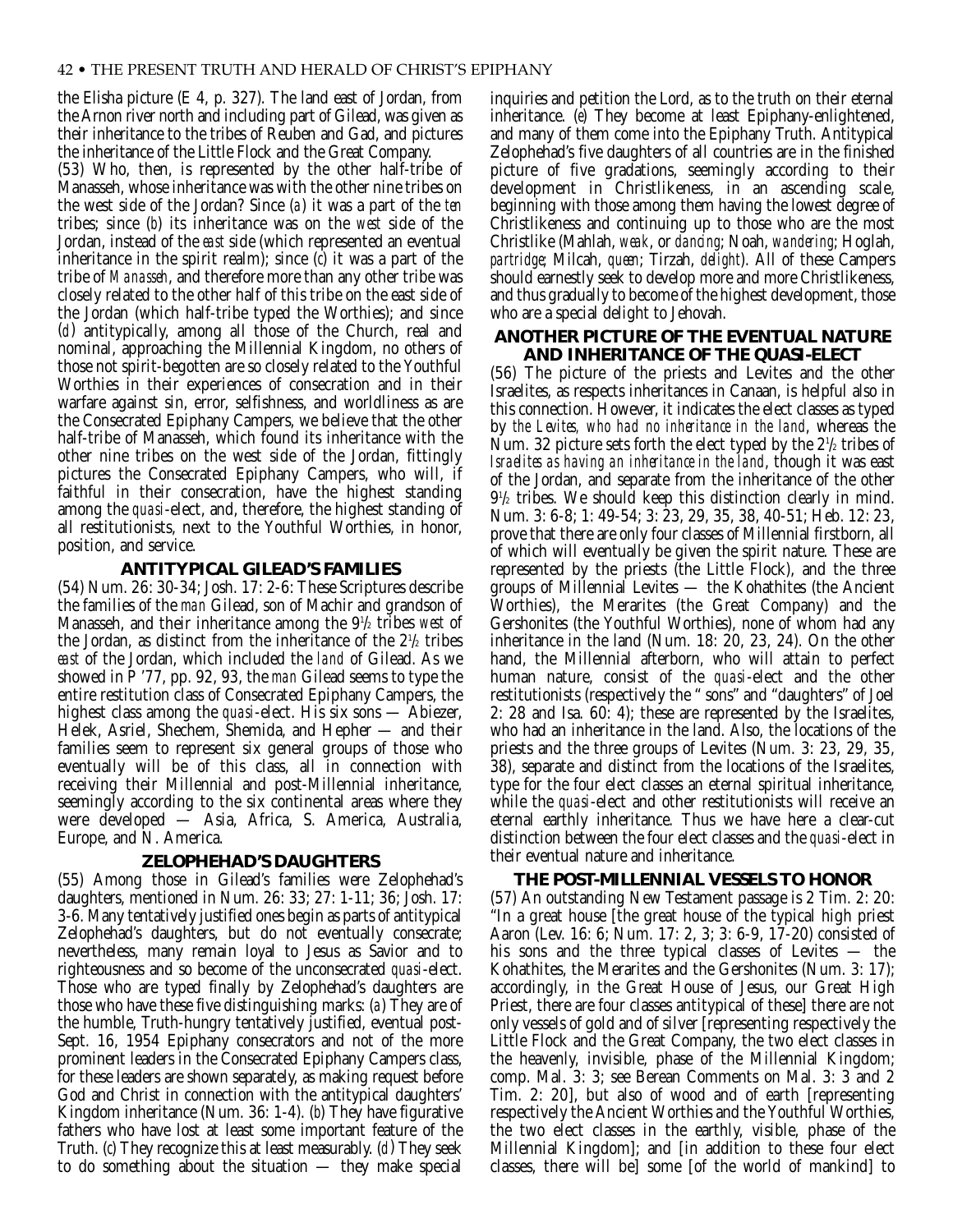honour [the *quasi*-elect and the rest of the faithful restitutionists, the "sheep" of Matt. 25: 31-40], and some to dishonour [the "goats" of Matt. 25: 41-46, the Second Death class of the Millennium]." This is the Millennial application of 2 Tim. 2: 20.

(58) In the post-Millennial application there will not be any vessels of dishonor fitted to destruction, for all the wicked will have been destroyed (Psa. 145: 20; 107: 42; Heb. 2: 14; Rev. 20: 3, 7-9). Referring to Rom. 9: 21, Bro. Russell indicates (A 190) that the vessels unto "dishonor" can be understood as being unto "less honor." He shows this also in Z 1872, par. 5; 5493, par. 6; 5759, par. 1. In harmony with this and the Bible's other testimony, it is evident that in the post-Millennial setting the four elect classes will have their eternal inheritance in heaven and that additionally there will be some vessels to honor (the Consecrated Epiphany Campers, the pre-Millennial *quasi*-elect loyal Covenant-believing and justice-practicing Jews, and the *quasi*-elect Gentile and Jewish loyal tentatively justified Christian believers of the Gospel Age — the "sons" of restitution), and some to dishonor (in the sense of less honor, the previously unbelieving ones who will have become believers and then will have been faithful as restitutionists the "daughters" of restitution — Isa. 60: 4). Thus in the post-Millennial application of 2 Tim. 2: 20, the Lord's Great House consists of the same general six saved classes as are set forth in Joel 2: 28, 29 (comp. P '72, pp. 34, 35).

(59) We believe that the above Scriptural descriptions of the Consecrated Epiphany Campers and the rest of the *quasi*-elect will help us better to understand the place which this class has in the plan of God: that while during pre-restitution times they are closely associated with the four elect classes, and will in restitution times as special assistants be closely associated with the Ancient and Youthful Worthies, they as a class are separate and distinct from, and not one of the elect classes; and that while during restitution times they are to be associated with the other restitutionists — the non-elect — and are likewise to have an earthly nature and final reward, nevertheless, because of their pre-restitution development, they are to be considered as a separate and distinct Millennial class.

#### **SOME REFERENCES IN THE TRUTH WRITINGS**

(60) Bro. Russell, though not calling this class the *quasi*-elect, wrote of them in  $Z$  5164, par. 4. After referring to the Ancient Worthies as the first class to receive the New Covenant blessings, he states: "Next in order will be those [tentatively-justified ones] who have been known as Christians, but who have not been consecrated to death, and Jews who have been consecrated to the law, but who have been blinded [as to the Messiah]."

(61) Bro. Johnson often referred to the *quasi*-elect. Some of the following instances have been quoted already, but we nevertheless list them here with others:

(62) In E 12, pp. 186-188, he mentions "believing Jews and the unconsecrated but faithful tentatively justified of the Gospel Age." They are described as "two parts of the fifth elect class" who will be active "in a Millennial world-wide work" (p. 188, lines 1 and 8). It appears that Bro. Johnson here felt it proper to mention the *quasi*-elect as "the fifth elect class," since they are *seemingly* an elect class (though not *actually* so). His words here are not to be understood as a contradiction of his teaching in harmony with the Scriptures

(as seen, *e.g.*, in the above instances) that there are *actually* only four elect classes.

(63) In E 12, p. 730 these two groups of the *quasi*-elect are described as (1) "the Jews who held to the Abrahamic promises and sought to keep the Mosaic Covenant during the Jewish Age and the Gospel Age" and (2) "those faith-justified ones who, while not consecrating, maintained their hold on the Ransom and practice of righteousness."

(64) Also, he refers to *quasi*-elect ones of the Epiphany in E 10, pp. 209, 672, where the Epiphany Camp is defined respectively as "the condition of truly repentant and believing, but not consecrated Jews and Gentiles," and as "the loyal justified and the converted loyal Jews"; in E 14, p. 266, where mention is made of "the Epiphany Camp Covenantbelieving fleshly Israelites and loyal faith-justified ones"; and in P '40, p. 13, where the Epiphany Camp is defined as "the formerly faith-justified ones who hold to the Ransom and practice righteousness, and converted Israel."

 $(65)$  In P '41, p. 50, they are described as "those Israelites who during the Old Testament times, while holding to their part in the Abrahamic promises, and seeking to keep Moses' Law, were not faithful enough to qualify for Ancient Worthiship, and who during the New Testament times, while holding to their part in the Abrahamic promises, and seeking to keep Moses' Law, remained in unbelief as to Christ."

(66) In E 15, p. 545, he states the reason why "God made the elective features of His plan, and has been realizing them in preparing the four elect classes and the two *quasi*-elect classes

. . . the former as the four ruling parts of His Kingdom, and the latter as the two main subordinates of His Kingdom," and the two unconsecrated *quasi*-elect classes are defined as "believing Jews and loyal justified"; and on pp. 546, 547 (top) they are mentioned as the helpers of the Ancient and Youthful Worthies in the Kingdom's earthly or visible phase.

(67) The "sons" of Joel 2: 28, the *quasi*-elect, are defined in E 4, p. 319 as "converted fleshly Israel and the persevering, but unconsecrated believers of the Gospel Age"; and in E 15, pp. 535, 717, they are defined respectively as "believing Israel and the faithful faith-justified" and "fleshly Israel and the persevering unconsecrated faith-justified."

(68) In P '26, p. 118, the "sons" (Joel 2: 28; Isa. 60: 4) are described again, as follows: "The sons of the next Age will be the measurably faithful believers of the periods prior to the Millennium, and the daughters will be those who were unbelievers in this present life. . . . The Millennial sons of the Christ will consist partly of those Jews of the Jewish Age and the Gospel Age who measurably believed in the Abrahamic promises and the Messiah's coming, but were not faithful enough to these and the Law of Moses to become Ancient Worthies in the Jewish Age or Christians in the Gospel Age, and partly of those Gentiles who during the Gospel Age accepted Jesus as their Savior, clung to the Ransom and righteousness, and continued so unto the end without consecration."

(69) These quotations show that Bro. Johnson identified clearly for us the *quasi*-elect. His general definition of the "sons" in the last quotation above, namely, "the measurably faithful believers of the periods prior to the Millennium," applies to all the *quasi*-elect up to the end of the 40-year Epiphany, the end of the Gospel Age at the point (Sept. 16, 1954) where it began to lap into, the Basileia in its initial beginning. Furthermore, by analogy we infer that the *quasi*-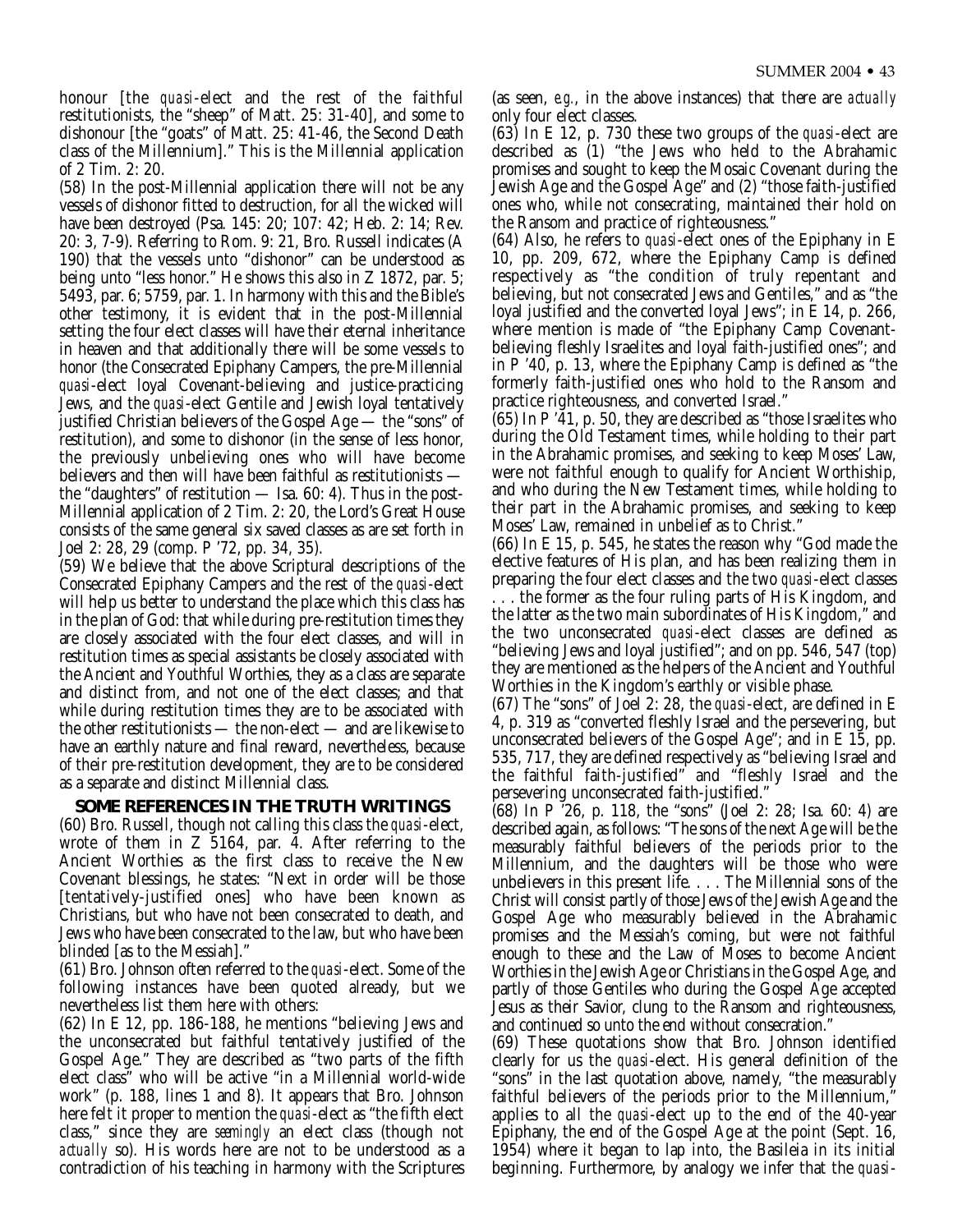elect will include, and that this definition covers also, another group of these "measurably faithful believers," namely, those who *after* the Fall of 1954, but *before* the Highway of Holiness opens up (thus still in "the periods prior to the Millennium") come (1) from among the Jews to a belief in the Abrahamic promises and the Mosaic Covenant and who continue faithful therein; and (2) from among the Jews and Gentiles to a belief in Jesus as their Savior and who continue faithful to the Ransom and righteousness. In order to distinguish these two groups from the *quasi*-elect of the time *prior* to the Fall of 1954, *i.e.*, *prior* to the Basileia in its initial beginning, we might term them the *Basileia pre-restitution quasi-elect*. Any of these or any of the pre-Basileia (pre-Sept. 16, 1954) *quasi*elect who become Basileia pre-restitution consecrators, Consecrated Epiphany Campers, are still classed as among the *quasi*-elect; but, by reason of their consecration, they have the highest standing among them. Since many of such consecrators prove fully faithful to their consecration, the expression "measurably faithful believers" does not apply in their cases.

(70) We properly include such Basileia pre-restitution consecrators among the *quasi*-elect because: (1) All of the *quasi*elect will consecrate during the Millennium, either, now or after restitution begins, or they will not receive everlasting life  $(F 156, par. 1; T 98, par. 2)$ .  $(2)$  We understand that those now consecrating cannot be of the Epiphany Court, the last new consecrator having been accepted for this Court by Sept. 16, 1954; therefore, even though consecrated, they must be pictured in the next closest standing to the Tabernacle, *i.e.*, the Camp; and we know that the Epiphany Camp "will consist of the loyal justified and the converted loyal Jews" (E 10, pp. 672, 661; comp. other references, noted above), *i.e.*, *quasi*-elect ones. (3) Tentative justification will continue to operate "until restitution begins" (E 4, p. 346, par. 1). Since such justification is given to believers for the purpose of consecration (A 236; E 145; F 117), as long as it operates, undoubtedly there are and will be many in the tentatively justified condition who will consecrate before restitution begins.

#### **TEN GROUPS OF THE** *QUASI***-ELECT**

(71) The *quasi*-elect (the "sons" of Joel 2: 28; Isa. 60: 4), together with the rest of the race undergoing restitution (the "daughters"), will constitute the Millennial Camp, "the condition of the world undergoing restitution" (P '40, p. 14, line 5), "more or less desiring harmony with God, but not yet by works justified" (E 6, p. 195; T 18). Generally speaking, the unconsecrated *quasi*-elect are divided as follows: "Abrahamic and Mosaic, Covenants' believing and practicing Jews not worthy of being of any of the four elect classes, and the unconsecrated but Ransom-believing and justicepracticing faith-justified, both as *quasi*-elect classes," pictured by clean animals which were brought into Noah's Ark (P '44, p. 28, cols. 1, 2). However, these two general classes may be subdivided into different groups, and if we include the *quasi*elect developed here in the initial beginning of the Basileia prior to the opening of the Highway of Holiness, there would be ten distinct groups. Bro. Johnson mentions some subdivisions, *e.g.*, in E 12, p. 519 (quoted below). We list the ten as follows:

(*a*) "Those Israelites who in the Jewish Age were not faithful enough to become Ancient Worthies, . . . but still retained faith in the Abrahamic promises and clung to the Mosaic Covenant," *i.e., Jewish-Age loyal Covenant-believing Jews.*

(*b*) "Those Israelites who in the . . . Gospel Age [prior to Sept. 16, 1954] were not faithful enough .to become Jesus' footstep followers, but still retained faith in the Abrahamic promises and clung to the Mosaic Covenant," *i.e., Gospel-Age loyal Covenant-believing Jews.*

(*c*) Those "Jews . . . who [*during* the Gospel Age, *prior* to the Fall of 1954, when the Basileia set in in its first lapping beginning] accepted Jesus as Savior, but failed to consecrate, yet remained faithful to the Ransom and righteousness," *i.e., Gospel-Age loyal tentatively-justified Jews.*

(*d*) Those Jews who *after* Sept. 16, 1954, but *prior* to Israel's conversion become believers in the Abrahamic promises and the Mosaic Covenant, and remain faithful thereto until death before Israel's conversion, *i. e., Basileia pre-restitution loyal Covenant-believing Jews.*

(*e*) Those Jews who *after* Sept. 16, 1954, but *prior* to the time of Israel's conversion, accept Jesus as their Messiah and as unconsecrated believers remain loyal to the Ransom and the practice of righteousness, *i.e., Basileia pre-restitution loyal tentatively-justified Jews.*

(*f* ) "*Converted fleshly Israel*" (E 4, p. 319, par. 2), the national "conversion of Israel to Jesus as the Messiah" taking place "in connection with and just at the end of Jacob's trouble" (P '30, p. 15). (*g*) Those Jews who consecrate and are faithful therein *after* Sept. 16, 1954, but *prior* to the opening of the Highway of Holiness and restitution privileges, *i.e., Basaleia pre-restitution loyal consecrated Jews.*

(72) Thus believing Jews, "Israel after the flesh," who will be of the *quasi*-elect in the Millennial-Age Camp, may, from the standpoint of their time of development, be viewed as consisting of seven different or distinct groups. The Gentiles who will be among the *quasi*-elect of the Millennial-Age Camp may, from the standpoint of their time of development, come under three groups:

(*h*) Those "Gentiles who [*during* the Gospel Age, *prior* to the Fall of 1954, when the Basileia set in in its first lapping beginning] accepted Jesus as Savior, but failed to consecrate, yet remained faithful to the Ransom and righteousness," *i.e., Gospel-Age loyal tentatively-justified Gentiles.*

(*i*) Those Gentiles who *after* Sept. 16, 1954, but *prior* to the opening of the Highway of Holiness and its restitution privileges, accept Jesus as their Savior and as unconsecrated believers remain loyal to the Ransom and the practice of righteousness, *i.e., Basaleia pre-restitution loyal tentativelyjustified Gentiles.*

(*j*) Those Gentiles who consecrate and are faithful therein *after* Sept. 16, 1954, but *prior* to the opening of the Highway of Holiness and restitution privileges, *i e., Basileia pre-restitution loyal consecrated Gentiles*.

(73) Thus "the sons [the *quasi*-elect] of the next Age," all of whom are developed as such during "the periods prior to the Millennium [in the sense of the Kingdom in its restitution time, the Millennial Mediatorial Kingdom, for when Bro. Johnson wrote these words in P '26, p. 118, we were already in the Millennium, in its beginnings from 1874 on]," may be viewed, as stated above, as including these ten distinct groups. It will be recognized that those Basileia prerestitution consecrated Jews and Gentiles listed under (*g*) and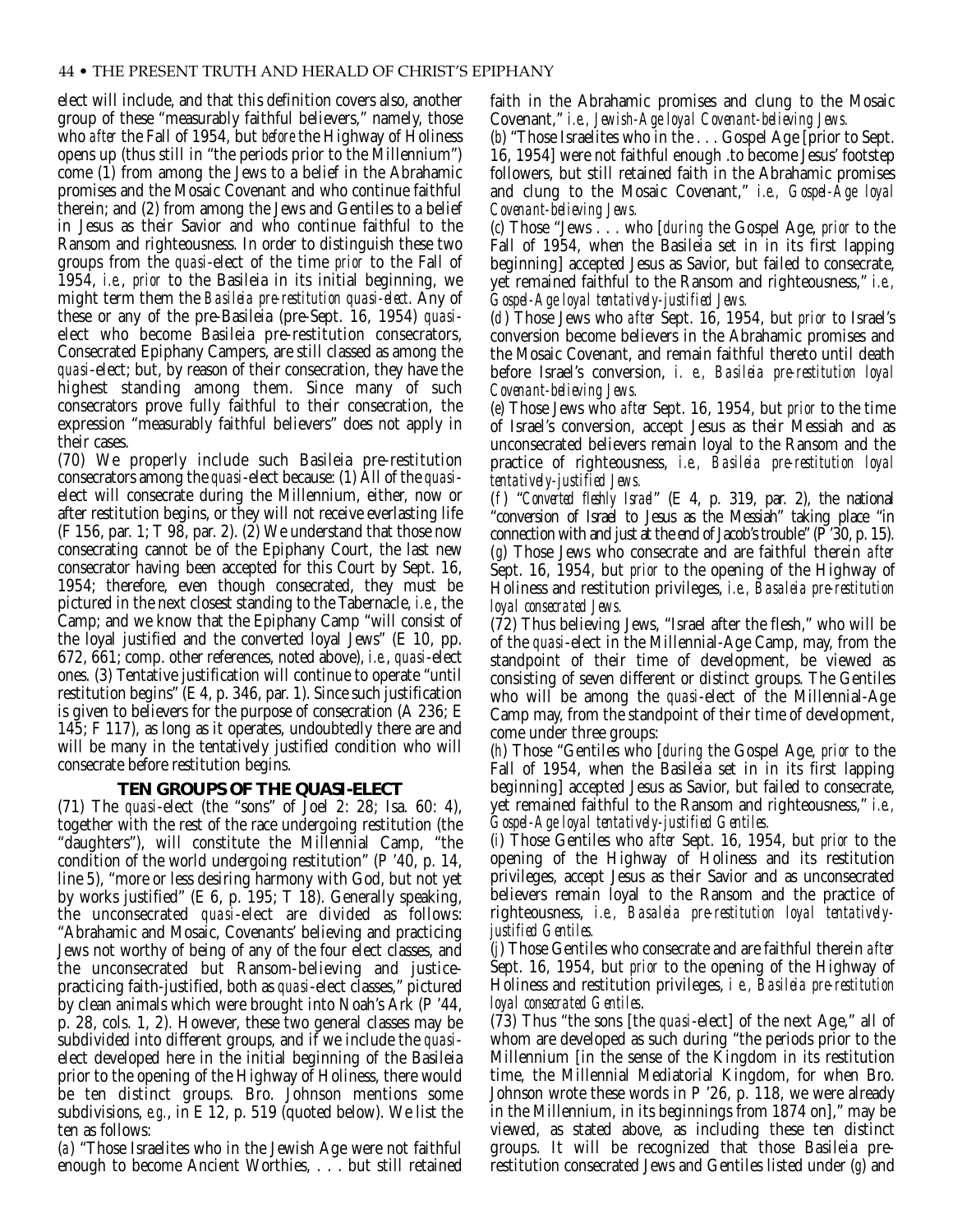(*j*) constitute the class otherwise known as the Consecrated Epiphany Campers, the last class to consecrate prior to the opening of the Highway of Holiness. They will be the highest class among the restitutionists. We praise God for the abundance of precious Truth from His Word that He has revealed through Jesus, present in His Second Advent (Luke 12: 37; Rev. 3: 20) including the truth on the *quasi*-elect. May the Lord bless our study of it to us all for our growth in knowledge and grace and our use in His service!

#### **BEREAN QUESTIONS ON THE ABOVE**

(1) Give three reasons for the republishing of the article on The *Quasi*-elect. Where did it first appear? Then where? In order to understand this subject more clearly, what three things is it important that we understand from the Scriptures, reason and facts? What is a fourth thing to keep in mind? What proves that Oct. 1954 is a Biblically marked date? What ended then? Of whom does the Epiphany Camp consist? During what two periods was much work done toward developing it? What do we understand began since Oct. 1954 in this connection?

(2) What is the highest class among the *quasi*-elect? Where was this class set forth? By what date do we understand that the full number of the elect was complete in its membership? Though not complete in what other respect? What is not and what is the standing of those who consecrate since then? What class will now be coming more and more to the fore? Particularly what group among them? Why is our present study timely and profitable?

(3) How should we preferably designate Biblical ideas and classes of God's people? Is this always possible? Give examples. What is the Millennial-Age designation given in the Bible for the *quasi*-elect? Where, *e.g.*, is this designation found? Name two other classes that are designated by the same term. How proved? How only could we use the term "sons" as applying to all the various classes so designated in the Bible and still distinguish clearly between them? What is the preferable procedure? Why? Whose lead do we thus follow?

(4) What is the signification of the Latin prefix *quasi*? How do we use the term *quasi*-elect in the widest sense? Generally, however, how do we consider it? Into how many general groups are the *quasi*elect divided?

(5) Of whom does the first of these three general groups of the *quasi*elect consist? What advantage have they over the rest of mankind? (6) Of whom does the second general group of the *quasi*-elect consist? What kind of justification is theirs? What are its attendant blessings? For what was it intended? What is "this grace wherein we stand" (Rom. 5: 2)? What advantages have the tentatively justified who did not consecrate received? Why do we consider them as almost of the elect? In what sense did they receive the grace of God in vain (2 Cor. 6: 1)? Nevertheless, what advantage will they have over the rest of mankind in restitution?

(7) What is the third general group of the *quasi*-elect? When do they consecrate? Why are they not of the elect? To what must they attain in this life in relation to the other two general groups of the *quasi*-elect? (8) For what will these three general groups of restitution "sons" (Joel 2: 28) be especially fitted?

(9) How do the Scriptures picture the *quasi*-elect? How in relation to the elect? How many elect classes are there? Name them. What will now be done?

(10) In Joel 2: 28, 29, whom do the servants represent? The handmaids? The old men? The young men? The sons? The daughters? Where are details given? Give a brief summary of them. (11) How are the *quasi*-elect pictured in Isa. 60: 4? Whom do the "daughters" represent? In what two ways is the superiority of the

*quasi*-elect over the non-elect implied in Isa. 60: 4 and Joel 2: 28? How else does it seem to be shown in Isa. 60: 4? How do Heb. 5: 12-14 and 1 Pet. 2: 2 throw light on this matter? Who are the "sons" of Isa. 60: 9? To what do "the isles" refer? What classes are described in v. 13? What does "Lebanon" mean? What is the glory of literal Lebanon? What do the trees represent? How does Psa. 92: 12, 13 prove this? In Isa. 60: 13 who are referred to by the word "thee"? By the fir tree? The pine tree? The box tree? By their being brought "together" unto The Christ? What light does Num. 3: 6-9 in its Millennial application throw on this matter?

(12) Where is the account given of Noah and his family, *etc.*, entering the Ark? What is typed in general by the eight human souls who entered it? How proved? What is typed by the Ark? What is the central feature of the Abrahamic Covenant? What features of power will The Christ exercise in blessing all nations? What does Gal. 3: 8, 16, 29 show? How many elect classes are developed under the Abrahamic Covenant? How were they pictured in this connection? Who was typed by Noah? How proved? By his wife? By Shem and his wife? Japheth and his wife? Ham and his wife?

(13) What else were saved in the Ark? What is represented by the clean animals? Which group of the *quasi*-elect is considered as typically clean? As tentatively clean? What is represented by the unclean animals? By those perishing in the Flood? What is the typical significance of the animals being placed in the Ark? What is the analogy between the Ark and the Abrahamic Covenant? What is shown by the different positions of the animals and Noah and his family in the Ark?

(14) What characterizes the view of the Ark, *etc.,* that is here set forth? To what does it stand in marked contrast? What have the "J.W.s" not been able to give?

(15) What Scripture is to be studied next? What class do we understand to be represented by Terah at Haran (Gen. 11: 31; Acts 7: 2)? Who were Terah's two sons besides Abraham? Whom do they represent? Describe these two classes. In this connection, whom does Abraham represent? What does his stay in Haran represent? His journey to and entering of Canaan (Gen. 12: 4, 5)? Whom does Lot here represent? Why?

(16) Where is Gen. 15: 7-21 discussed in detail? What animals and birds did Abraham sacrifice (Gen. 15: 9)? What did these five sacrifices represent in general? During what time? What is typed by the heifer? How typed elsewhere? The she goat? The ram? The turtledove? The pigeon? What is represented by cleaving the animals and not cleaving the birds? In what was the sign given to Abraham concentrated? What else did it include? Accordingly, what conclusions do we draw from the above? Why are the Consecrated Epiphany Campers as such not included in this picture? (17) What is set forth in Gen. 22: 16-18? Of what is it the heart? How is this shown in Rom. 4: 16? In Gal. 3: 6-9? What does the Oath-bound Covenant elaborate? How does it show that all the families of the earth will be blessed? In what two aspects was this seed in its larger sense to be multiplied? How was this shown? Of whom does the heavenly seed consist? The earthly seed primarily? Secondarily? What order of the seed of Abraham is this secondary earthly seed? Verify this from E 12, p. 185. What will be their special relationship as to the Worthies in the work of restitution? How will they rank in relation to other restitutionists? Read E 11, p. 293, lines 9-28. Under what covenant are the *quasi*-elect as such developed? Under what features of that covenant? Like what other two classes? When will they get their offer of everlasting life? Under what covenant?

(18) Where do we find an account of Keturah's children? Who is typed by Abraham? Sarah? Isaac? Hagar? Ishmael? How proved?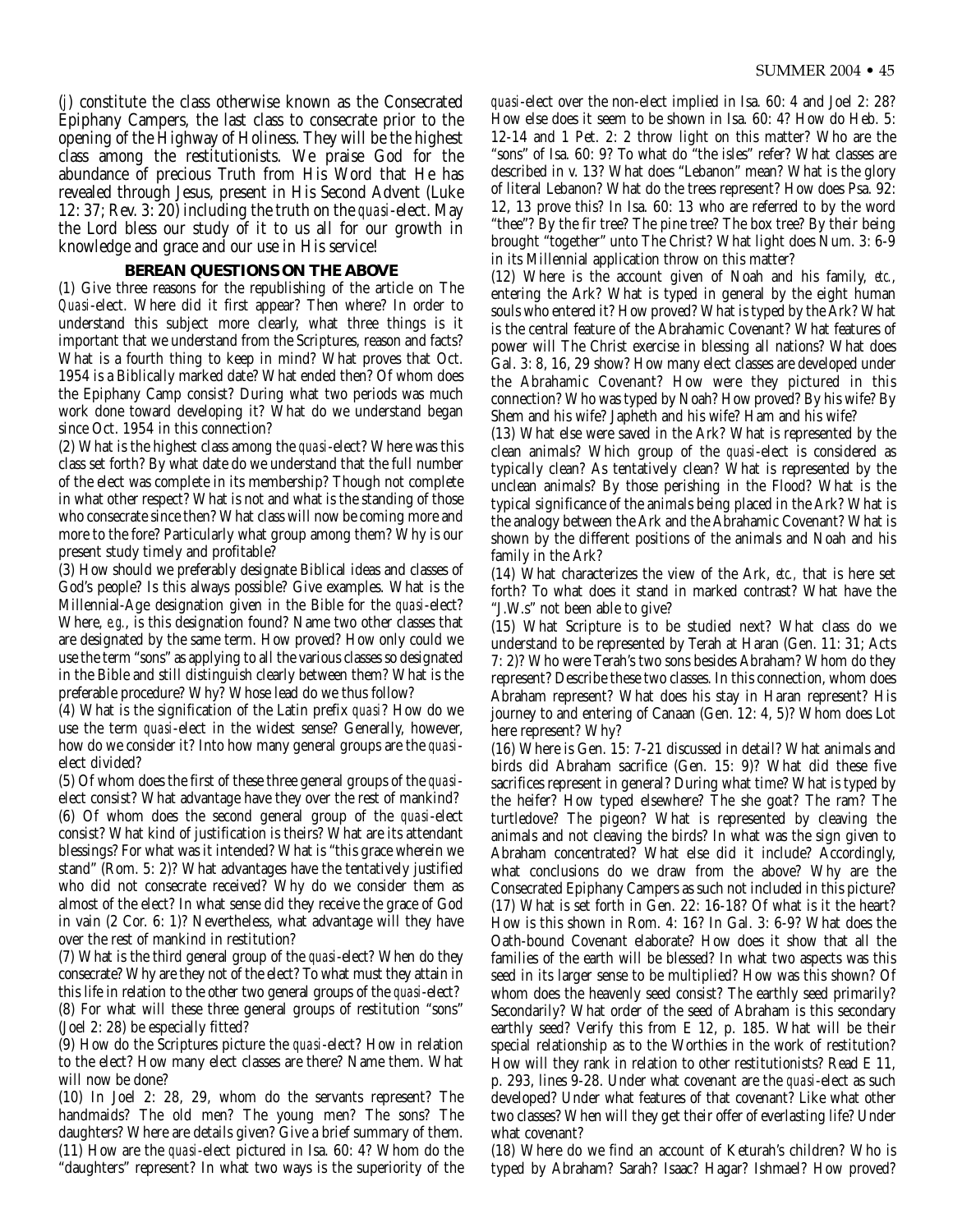#### 46 • THE PRESENT TRUTH AND HERALD OF CHRIST'S EPIPHANY

When did Keturah become Abraham's wife? How many sons did she have? What proves that she also is typical? What does she type? Why so? What do Jer. 31: 33, Heb. 8: 10 prove in this connection? Read Z 4309, pars. 5, 6, 8-11. When does the New Covenant operate? Where are 21 lines of pertinent proof given? Accordingly, whom do Abraham's descendants by Keturah type? How does Isa. 60: 6 prove this?

(19) What does Isa. 60 describe? Under what picture? What is a similar picture? Among others, what do vs. 4, 13 prove? What in particular does v. 13 show? Who are the "sons" and "daughters" of v. 4? For what do they come to The Christ? What other Scriptures show this? What does v. 5 show? How proved?

(20) What is typed by Ishmael's sons as a whole? For what do Kedar and Nebaioth stand? Where are the twelve tribes similarly divided? What has been Fleshly Israel's condition during the Gospel Age? How proved? What will it be in the Millennial Age? How proved by v. 7 and Rom. 11: 26-33?

(21) What do these considerations clearly prove as to the setting of Isa. 60? What does v. 6 therefore prove? By what? For whom do the three descendants of Keturah mentioned in v. 6 seem to stand? Accordingly, what conclusion do we draw as to all of Keturah's designated descendants?

(22) What will now be done?

(23) Whom does Keturah's firstborn son, Zimran, type?

(24) Her second son, Jokshan? His sons, Sheba and Dedan? Dedan's three sons in general? According to what? Whom does Asshurim type? Letushim? Leummim? How else are the three groups of Youthful Worthies pictured?

(25) Who come next as classes to be given life under antitypical Keturah? (26) Whom does Keturah's third son, Medan, type?

(27) Whom does Keturah's fourth son, Midian, type? His five sons in general? Whom does Ephah type? Epher? Hanoch? Abidah? Eldaah? What progression of thought concerning knowledge seems to be indicated in the meanings of their names?

(28) Whom does Keturah's fifth son, Ishbak, type? What is the comparative relationship of this class to God? Though not specified in the case of this class, what similarity is there between it and antitypical Midian? Where have many in antitypical Ishbak been developed? What have they not had there? With what have others of this class been blessed? What does this not mean? What may it mean? On the basis of what Scriptural principle? What may eventuate in many cases wherein there has been measurable wilfulness?

(29) Whom does Keturah's sixth son, Shuah, type? Give three passages in which they are mentioned as "daughters." Explain.

(30) What do Keturah's six sons type in general? In particular? How corroborated?

(31) For whom do the three descendants of Keturah mentioned in Isa. 60: 6 stand? For whom does Sheba there stand? Cite a similar instance where a part stands for the whole. Who are included in antitypical "Midian, even Ephah" in Isa. 60: 6 (comp. E 6, p. 717; E 15, p. 682)? Why? How proved? What will they be? How proved? What do the gold and incense here represent? What should be our reaction to this part of our study?

(32) Whom do Ex. 2: 22; 4: 24-26; 1 Chron. 23: 15 mention? What do Gershom and Eliezer type? How was the antitypical Gershom class influenced to consecrate? How typed? What did they thus become? What characterized antitypical Eliezer? Who were included? Where is more given on this?

(33) What does the Tabernacle Camp represent in the Millennial-Age application? How will it be divided? Who seem to be the "princes" who will head these tribes? What two Scriptures particularly support this thought? In what respect will the Worthies stand before the world?

(34) Will one, or more than one, of the Worthies head each tribe? What Gospel-Age analogy supports this thought? Were there any assistant princes or captains who served as subordinates to the princes at the head of the tribes? Describe them. What conclusion may we draw antitypically? What will be the office functions of these subordinate princes or captains as respects the Worthies? The non-elect?

(35) Whom do Num. 1: 49-54; 3: 6-9 set forth? Whom do they type? In which setting? As distinct from what? Of what class will they be? If they do what? How are they pictured here?

(36) What Scripture will we now study? Whom does Elimelech type? Naomi? Mahlon and Chilion? Ruth and Orpah? What is typed by Mahlon's and Chilion's death in Moab? Orpah's remaining in Moab? What did many tentatively justified ledlings do? Therefore of what class are they? What did those typed by Ruth do? (37) What do 1 Kings 10: 1-13; 2 Chron. 9: 1-12 describe? Who are typed by the Queen of Sheba? Where are details given? As doing what? What is typed by her train or retinue? Who will be found among those comprising it?

(38) Of what do the cited Scriptures treat? What did the Nethinim do? What is the standing of all the antitypical post-Exilic Nethinim? In the post-1954 Epiphany, of what three classes do they consist? Which ones are of the *quasi*-elect?

(39) What have the Consecrated Epiphany Campers done more than other Campers? How proved? Especially which ones? Whom have they assisted? In what service? Of what class will loyal ones be? Who have the closest, most blessed, and sympathetic association in it? Where are details given?

(40) What is the general subject of Psa. 72? How is Jerusalem related to it? How many mountains and hills does it have? What do its mountains represent respectively? Its hills? As what did Ophel serve? (41) From whom are the higher earthly classes here clearly distinguished? How does Bro. Johnson analyze the "valley sections" of Jerusalem? What does he state? What seems to be the thought of Psa. 72: 3? What does v. 7 show?

(42) What is the next text to be considered? In the Bible, whom do virgins type? How proved? How many classes are still fulfilling their course in this life in the post-1954 period? What are they? How do they seem to be represented? What may be said of the Great Company in this connection? How represented in their 60 divisions? The Youthful Worthies? How represented in their 80 divisions? The Consecrated Epiphany Campers? How represented? Though not in what relationship? How is their standing pictured otherwise? To what is this a comparatively lesser standing? How pictured? What is shown for them and others in the phrase "without number"? Where are details given?

(43) What two applications can the "wilderness" and the "desert" of Isa. 35 be understood to have? What do the "waters" and "streams" symbolize? The "parched ground"? How will the symbolic desert rejoice? To what does "the glory of Lebanon" here allude? Who are represented by Mt. Carmel? By Sharon? What will be done with these? Explain the Hebrew parallelisms in v. 2.

(44) How do 1 Tim. 2: 4 and Jer. 31: 34 throw light on symbolic water being given to the symbolic desert? Through whom will the glory of God's Kingdom and its righteousness be especially revealed primarily? Secondarily? What do the cited passages prove? What do the comparative elevations of Mt. Carmel and the plain of Sharon illustrate? How proved?

(45) What two classes, among others, are symbolized separately in Isa. 41: 19? How many classes are saved from among mankind? How symbolized? What proves that Isa. 41: 19 and its context have a Millennial application? What do the cedar, shittah, and myrtle trees of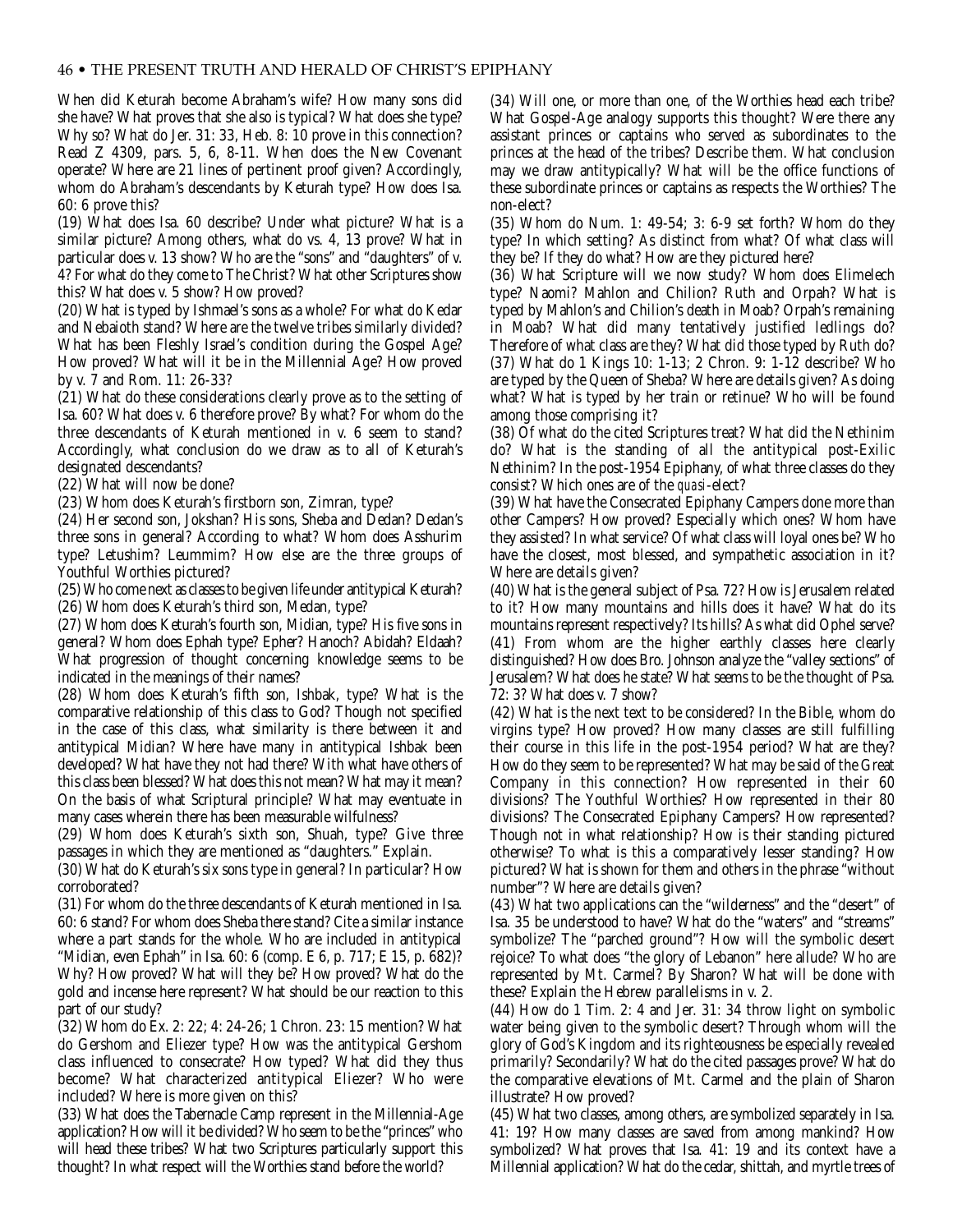Isa. 41: 19 represent respectively? In what scale? The oil tree, fir, pine, and box trees? In what scale? As these classes will be set into their Millennial positions, what will they do? Where are details given?

(46) What does Neh. 8: 15 specify? What do these represent? In what? Name them. Where are details given? What differences are there between the setting here and in Isa. 41: 19?

(47) What will be studied next? Where expounded in detail? What seem to be referred to here? Name them. How typed in each case? Which ones will be of the *quasi*-elect? What kind of a shepherd is mentioned in vs. 15-17? To whom do we believe this applies? What bad course did he take? With what result? What four things did he fail to do? How corroborated?

(48) What will we consider now?

(49) What is typed in Ex. 15: 1-21? When begun? What is here typed by Moses? By the sons of Israel? How many spirit classes take part in this chorus?

(50) How many human classes take part in this chorus? What is here typed by Miriam? By the other women? Define the *quasi*-elect and the non-elect. What is their relationship in the Hallelujah chorus? Where are details given? What is typed by Aaron in the Millennium and the Little Season? As what? By Miriam's being spoken of as Aaron's sister?

(51) What did Bro. Johnson show in E 4, pp. 450, 451? How proved? Why are the Ancient Worthies personally excluded in this setting? Why are the Youthful Worthies typed by the half-tribe of Manasseh whose inheritance was east of the Jordan? Nevertheless, what are we not to conclude as to the other half of the tribe of Manasseh? What is typed by this other half-tribe of Manasseh, together with the nine tribes that had their inheritance on the west side of Jordan? How does the number ten corroborate this conclusion?

(52) Later, what did Bro. Johnson write concerning the half-tribe of Manasseh with its inheritance east of the Jordan? Where was this inheritance situated? How proved? What did he thus indicate? As in what other picture? What land was given as their inheritance to the tribes of Reuben and Gad? Picturing what?

(53) What do Num. 26: 30-34, Josh. 17: 2-6 describe? As distinct from what? Which included what? What seems to be typed by the man Gilead? Where shown? His six sons? In connection with what? Seemingly according to what?

(54) Who were among those in Gilead's families? Where mentioned? What do many pertinent tentatively justified ones do? But not what? Nevertheless, what else do many do? And so become of what class? What five distinguishing marks do those have who are typed finally by Zelophehad's daughters? Why not of the more prominent leaders? How proved? What else may be said regarding these antitypical daughters of all countries in the finished picture? Graded according to what? In what scale? Beginning with which? Continuing up to which? What are these daughters' names and their meanings? What should all of these Campers do? And thus become what? How does Jehovah regard such?

(55) Who is typed by the half-tribe of Manasseh with inheritance on the west side of the Jordan? Give four reasons for this conclusion. What does this type indicate as to the standing of the Consecrated Epiphany Campers in relation to the other restitutionists?

(56) What other picture is helpful in this connection? How does it differ from the Num. 32 picture? How is the inheritance of the elect differentiated from that of the restitutionists in each case? How many classes are there in the Millennial firstborn? Name them. How typed in each case? Of what nature will they all eventually be? How is this shown in Num. 18: 20, 23, 24? Who are represented by the other Israelites? To what will they attain? How is this shown? What do the locations of the priests and Levites (Num. 3: 23, 29, 35, 38) as separate and distinct from those of the Israelites type? In which group are the *quasi*-elect to be found? What do we thus have here? (57) What is the next pertinent Scripture? What is meant by the

"great house" in type and antitype? How proved? What are typed by the "vessels of gold and of silver"? How proved? The vessels of "wood and earth"? What two additional classes are pictured in 2 Tim. 2: 20? How proved? Which application is this?

(58) What will there not be in the post-Millennial application? Why not? How proved? What does Bro. Russell indicate as to the vessels unto "dishonor" in A 390? In Z 1872? In Z 5493, 5759? In harmony with this and the Bible's other testimony, what will be the post-Millennial setting? Thus in this application, of what does the Lord's Great House consist?

(59) Why are the above Scriptural descriptions of the *quasi*-elect important? What associations will they have? Nevertheless, how are they to be considered? Why?

(60) How are the *quasi*-elect defined by Bro. Russell in Z 5164, par. 4? (61) What did Bro. Johnson often do?

(62) How are the *quasi*-elect defined in E 12, pp. 186-188. How could they be spoken of as "the fifth elect class"? Is this a contradiction of the Scriptures that teach only four elect classes? Why not?

(63) How are the two groups of the unconsecrated *quasi*-elect described in E 12, p. 730?

(64) How are they defined in connection with the Epiphany Camp? Give instances.

(65) How are they described in P '41, p. 50?

(66) What is said of them in E 15, pp. 545-547?

(67) How are they defined in E 4, p. 319? In E 15, pp. 535, 717?

(68) How are the restitution "sons" described in P '26, p. 118, par. 5? (69) What do these quotations from Bro. Johnson show? To whom and up to what time does his definition of the "sons" as "the measurably faithful believers of the periods prior to the Millennium," apply? What other group of "measurably faithful believers" are covered in this definition as coming "in the periods prior to the Millennium"? From what two classes do they come? How might they be termed? Are the pre-restitution consecrators to be considered as of the *quasi*-elect? What will be their comparative standing? Would the term "measurably faithful believers" apply to the faithful consecrators?

(70) How many reasons are here given for including the Basileia prerestitution consecrators among the *quasi*-elect? If they would receive everlasting life, what must all of the *quasi*-elect do? When? What do the cited references show? Why can they not be of the Epiphany Court? Where is their standing as respects the Tabernacle? Of what does the Epiphany Camp consist? How long will tentative justification operate? For what purpose is it given? May we then expect further consecrations before restitution begins?

(71) Of what will the Millennial Camp consist? Define it. Of what two general classes do the unconsecrated *quasi*-elect consist? Into how many groups may the *quasi*-elect be subdivided? Where does Bro. Johnson mention some of them? Describe seven subdivisions pertinent to the Jews.

(72) Describe three groups pertinent to the Gentiles.

(73) What is to be understood by the "Millennium" in Bro. Johnson's statement in P '28, p. 118 on "the sons of the next Age" being "the measurably faithful believers of the periods prior to the Millennium"? Why? Which of the ten groups constitute the Consecrated Epiphany Campers? When do they consecrate? What should be our reaction to this study? What do we pray for it?